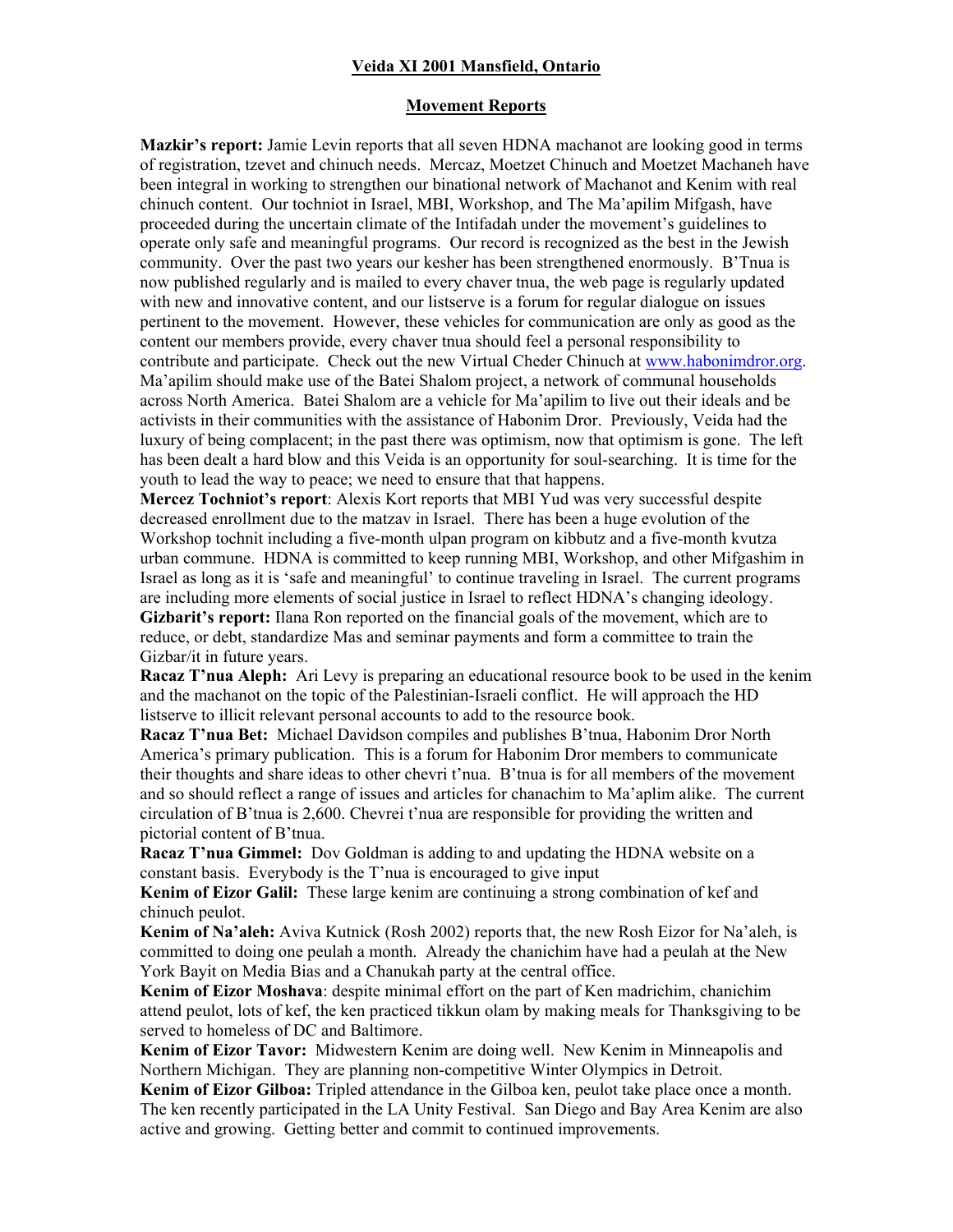**Kenim of Eizor Miriam:** High hopes in Edmonton for continued Ken activities. In Vancouver there are a plethora of dedicated madrichim, ratio of 6 madrichim to 1 chanich at peulot in Ken Akiba. Cancelled fall seminar because of low chanichim enrollment and competing with mysterious x-box.

**Kenim of Gesher Eizor:** In Toronto the Ken is doing joint peulot with Hashomer Hatzair and Bínei Akiva and involved in Toronto youth council, Chanukah sleepover was successful. **World Zionist Congress Elections Report (Jamie Levin):** The congress meets every 4 years since its inception by Theodore Herzl. Representatives at the congress are from all over the world. The main function of the WZC is to discuss and pass resolutions but without the power of government, The WZC controls funding of the World Zionist Organization (WZO) and de facto the Jewish Agency. HDNA represents voice of Progressive Labor Zionism at the Congress and we sustain our friendships in the Zionist community. All chevrei t'nua and their associates over the age of 18 are strongly encouraged to register and vote in the congress if Habonim Dror North America is going to be a substantial voice in world Zionist politics. It is possible to register and vote on-line through the HDNA website by January  $18<sup>th</sup>$ ,  $2002$ .

# **Approval of Veida Procedure**

Amendment to article III, 21 of the constitution: abstentions should count towards quorum fails.

Motion to acclaim veida procedure as found in the Constitution is accepted.

The Mitbach was determined to count as a caucus table.

Quorum set at 50 (motion to rescind this quorum fails).

## **Plenary Session I: Ideology (Yoshev Rosh: Sam Bernofsky)**

# **Reaffirmation of Convictions: 2 Peoples, 2 States, One Future**

Mazkirut Artzit

Whereas Habonim Dror is a decidedly Progressive Zionist Youth Movement even during these extended times of crisis and tragedy in the Middle East;

We the members of Habonim Dror reaffirm our commitment to the following:

Ending violence and terrorism, which are counterproductive to actualizing peace;

Both people must return to negotiation and compromise;

The creation of a Palestinian State based on a just and lasting peace and mutual recognition of self-determination;

The *easing of restrictions* (Ari Chester) and end of collective punishment on the Palestinian People Palestinian people (Ruth Stevens) especially with regards to the practice of home demolitions;

The creative division of Jerusalem as a capital of two nations;

The end of settlement expansion and dismantling of provocative settlements;

An end to the occupation of the West Bank and Gaza Strip;

*We support the creation of a responsible and democratic Palestinian government* (Zack Goelman).

Therefore, be it further resolved that Habonim Dror be vocal and active in the pursuit of these convictions in North America, Israel, and globally.

*NOTES: Questions were raised about dividing East Jerusalem, the validity of telling the Palestinians what type of government they should have. No infringement on Jerusalem being the*  capital of Israel. Written with the experience of the Mazkirut Artzit. The term "collective *punishmentî rankled some. Some found that this proposal illustrates what the movement is and should strive for (i.e., end of human rights violations and improving the way the Israeli government behaves). Though the friendly amendment was accepted to switch the last bullet to the first, Alexis would like to make the point that it "jeopardizes the poetic integrity of the resolution.*"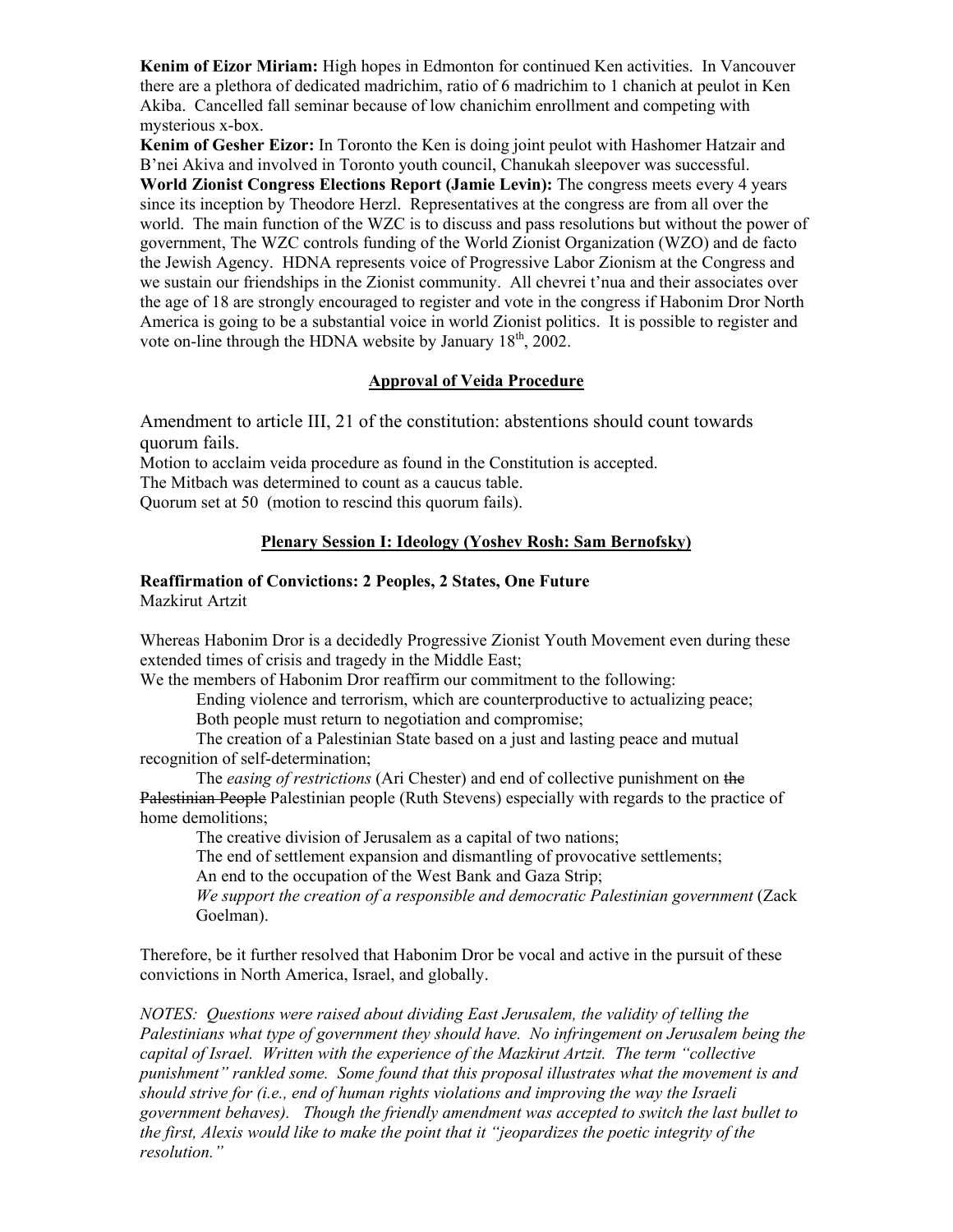| ᠇               | $-2$ $-2$ $-2$ | $\sim$ $\sim$ |
|-----------------|----------------|---------------|
| For             | . .            | <i>uur</i>    |
| $\Omega$<br>-84 | . .            |               |

### **Proposal passes**

### **Social Justice Reminder**

Jon Sulman

Whereas Social Justice is a pillar of Habonim Dror,

Whereas HDNA is an organization of North Americans,

Whereas United States President George W. Bush and Attorney General John Ashcroft have approved the use of secret (Ilana Ron) military tribunals for the trials of suspected terrorists, Whereas such tribunals violate the principles of human rights, social justice, *and democracy* (Ari Chester)

Let it be resolved that Habonim Dror shall oppose the use of secret *such* (Ilana Ron) military tribunals,

Let it be resolved that HDNA shall encourage education and awareness of domestic as well as international issues in *kenim* and *machanot* and,

Let it be resolved that HDNA shall take an active role in domestic as well as international politics.

*NOTES: Sicha focused on including similar issues in the Canadian govt.* 

| $\overline{\phantom{0}}$<br>For | . |
|---------------------------------|---|
| -68                             |   |

**Proposal passes** 

# **In Opposition of Construction in the Halutza Sands:**

The Mazkirut Artzit

Whereas, Habonim Dror North America has long advocated a negotiated peace agreement between Israel and the Palestinians,

And our vision of peace manifests itself in a two state solution;

Whereas, the Oslo Peace Process taught us that the road to peace must be paved through confidence building measures and difficult compromises,

And the Intifadah has led to the end of a nearly decade-long process but has not depleted our vision of just and lasting peace;

Whereas, Habonim Dror North America recognizes that territory exchange will be a cornerstone of any agreement reached between Israel and the Palestinians;

Whereas, the exchange of the Halutza Sands region that adjoins the Southeast corner of the Gaza Strip in return for the annexation of certain settlement blocs in the West Bank has been spelled out in the Beilin-Abu Mazen Plan and The Camp David (II) Negotiations, and reaffirmed in the Clinton Parameters;

Whereas, this territorial compromise will surely form the basis of any future peace negotiations; Whereas, Ariel Sharon ran his Prime Ministerial campaign on a promise to settle the Halutza Sands, and his administration approved construction in July 2001 for the Halutza Sands;

Whereas, this move has complicated negotiations and acts to jeopardize future peace accords, and This act sends a message to the Palestinian Authority and the community of nations that Israel is unwilling to exchange land for peace.

Be it resolved, that Habonim Dror calls for a cessation of construction in the Halutza Sands. Further, Habonim Dror calls on both the Palestinian Authority and the Israeli Government to make a good faith effort to revive *peace* (Shawn Guttman) negotiations.

| $\Omega$<br>υ.<br>$\mathbf{r}$ | . |
|--------------------------------|---|
|                                |   |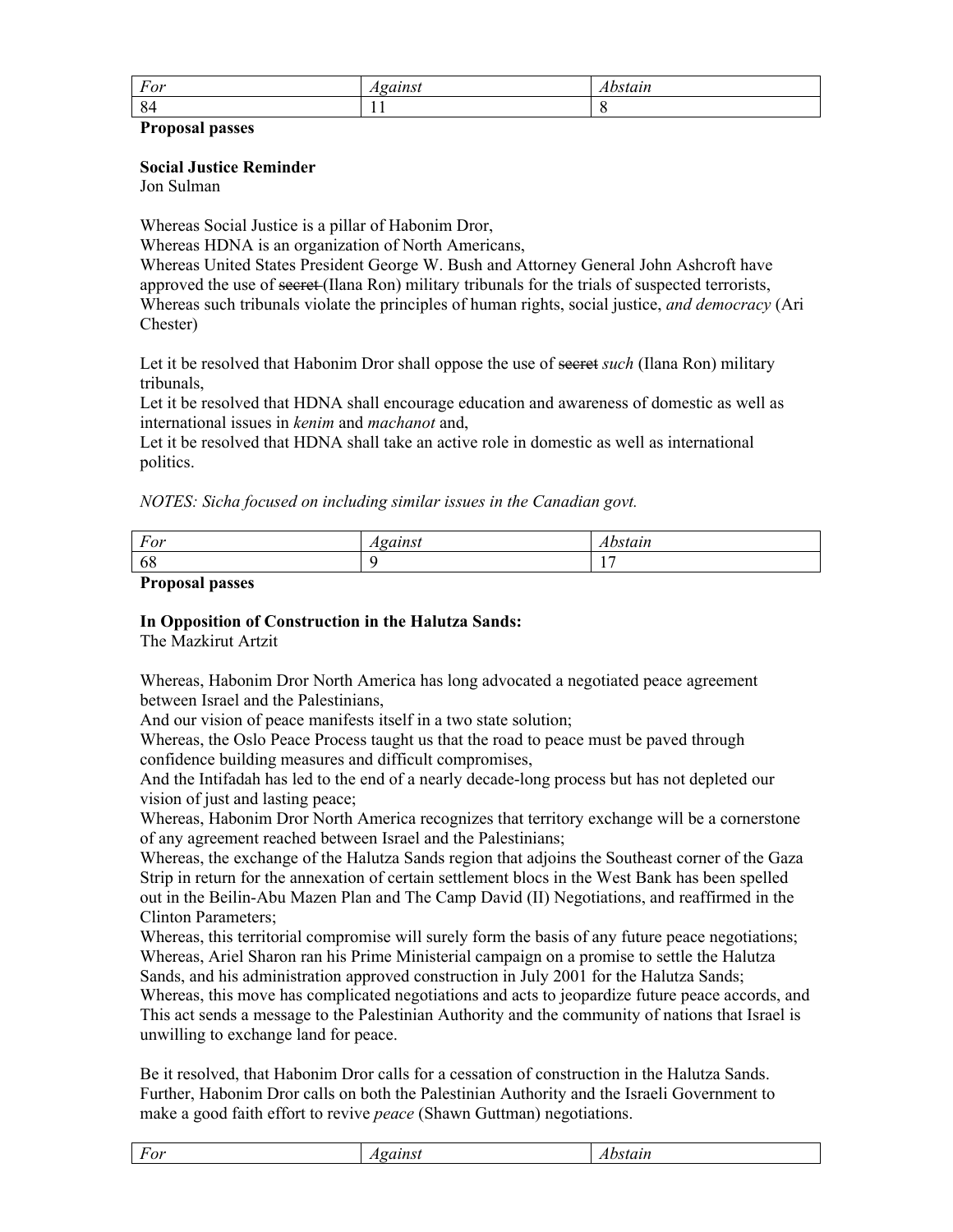### **Proposal passes**

**Baruch Hashem-ite: The Jordan River is Deep and Wide but Blood is Thicker than Water.**  Jake Passel and Ezra Brooks

Whereas, after World War I, the League of Nations defined "Palestine" to be within what is now Israel, the Territories and Jordan.

Whereas, a *passel* (Jamie Levin) of Jordanian residents originate from territory that is West of the Jordan River.

Whereas, previous and current Jordanian rulers and politicians-King Hussein, Crown Prince Hassan, etc.- have publicly expressed that there exists a bond between Jordan and the rest of historic Palestine

Let it be resolved that HDNA advocates the view that in order to resolve the current conflicts, the Hashemite Kingdom of Jordan must work with the State of Israel and the Palestinian National Authority to establish a lasting peace in the Middle East.

*Notes: the words, "approximately 75%," were changed to "passel."* 

| For | 0.0113001<br>wunsi<br>. | Abstain |
|-----|-------------------------|---------|
| -   | 04                      |         |

### **Proposal fails**

### **Wake up and smell the occupation**

Hollis Architzel and Jamie Beran

Whereas Habonim Dror North America is a youth movement committed to social justice Whereas the occupation of Palestine is in direct conflict with our ideals of social justice Whereas it is inferred that HDNA condemns all forms of violence, state sponsored, terrorist or otherwise.

Whereas both active passive violence has been central to the Israeli occupation of Palestine Whereas occupation, and not limited to but especially settlements pose a major obstacle to peace Whereas HDNA has a unique definition of Zionism with little resemblance to the mainstream use of the word

Whereas all of HDNA pillars are interconnected

### Therefore let it be resolved that:

The pillars of Zionism and Social Justice are best actualized in an active struggle to end the occupation of Palestine through both education and political activism.

This would be implemented including but not limited to the following:

A focus of the tochnit chinuch be of the history and effects of the occupation of Palestine at each machaneh

During machaneh whenever possible, at least one kvutza will do tikun olam with an organization that is working towards an end to occupation

At least one, but preferably more, ken peulot on the history and effects of the occupation and when possible kenim are encouraged to do tikun olam with an organization, working to end the occupation

The history and effects of the occupation will become a greater focus in the MBI and workshop tochniot. This will be implemented by but not limited to:

The MBI tochnit will include education about the occupation and whenever possible, volunteer with organizations in Israel working towards an end to occupation.

In the workshop tochnit during both the HaNoar HaOved and Workshop chava periods, Workshoppers will be encouraged to volunteer for organizations working to end the occupation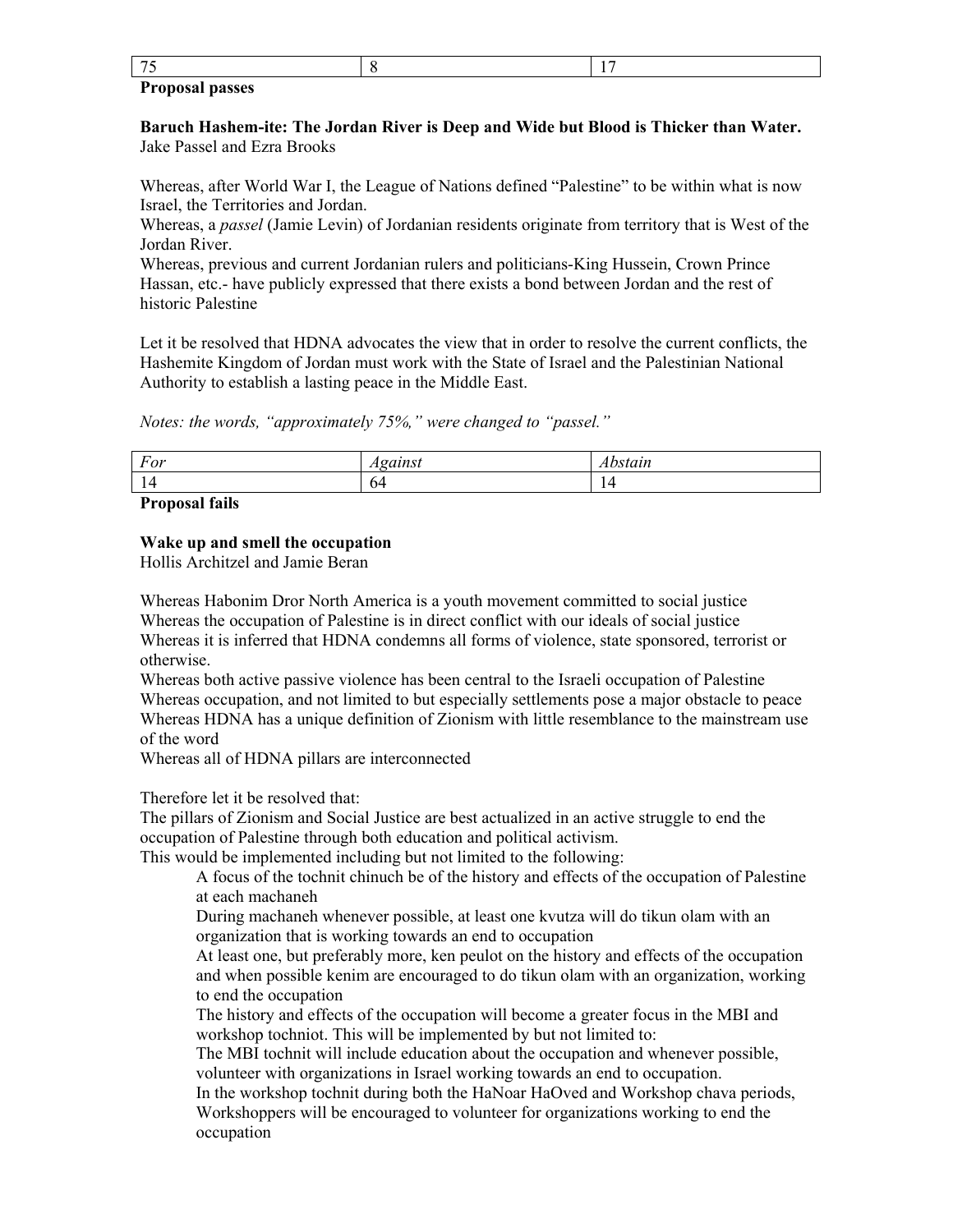*Notes: Motion to table part 1 of proposal fails. There are concerns with the "whereas" section. People questioned whether this proposal belonged in another plenary session. Concerns that this proposal focuses only on one side of a greater issue.*

| For                    | $\alpha$ in c<br>.<br>. | stain |
|------------------------|-------------------------|-------|
| $\Delta$ C<br>$\sim$ O | $\bigcap$<br>. .<br>ر ب | 1 U   |

### **Proposal fails**

### **Motion to allow the shlichim to address the veida.**

| For     | $\sim$ $\sim$ $\sim$<br>. . | ----<br><i>u</i> |
|---------|-----------------------------|------------------|
| А<br>v. |                             | . .              |

**Proposal passes** 

# **REAWAKENING AND SMELLING THE OCCUPATION**

Hollis Architzel and Jamie Beran

Whereas the Labor government (especially Shimon Peres) has put forth the largest settlement plan of any PM candidate

Whereas HDNA's connection to the Labor Party is merely historic Whereas both the ideology and practices of the Labor Party are in direct conflict with the

ideology of HDNA

Let it be resolved that: HDNA cut all ties, official and otherwise, with the Labor Party of the State of Israel

*Notes: motion to caucus failed. This proposal was initially part of the previous proposal a motion to divide the question passed. There were concerns that this proposal could harm the movement and the relationships we have with affiliated organizations.*

### **Proposal tabled**

### **Reaffirming Support For Israel**

Mimi Oziel, Ruthie Garelik, Sam Heller, Steph Goldberg, Lilah Rubin, Amir Tsemach, and Sam Ruskin.

Whereas Habonim is a Labor Zionist Youth Movement, which has always been supportive of equality in Israel.

Whereas, Habonim Dror has the aim of upbuilding the state of Israel as a progressive egalitarian society, a spiritual center of the Jewish People.

Whereas, Habonim Dror calls for aliyah and an active involvement in Progressive Zionist and Jewish issues in the Diaspora

Whereas, Israel is a country primarily supported by Jews.

Therefore be it resolved that Habonim Dror North America should reaffirm define and vocalize *to its chanichim in peulot* (Roni Zacsh) its support for the state of Israel as stated in the aims of Habonim Dror.

*Notes: People wondered why there was a necessity for this proposal. People felt like it reiterated*  the importance of presenting Zionism in it's entirety and not only the criticisms against it.

| $\mathbf{r}$<br>$H\cap V$<br>1'UI | $\sim$ $\alpha$ in $\alpha$ <sup>+</sup><br>، د، ۱<br>. | $\sim$ $\gamma$ $\gamma$ $\gamma$<br>suun<br>лu |
|-----------------------------------|---------------------------------------------------------|-------------------------------------------------|
| 48                                | . .                                                     | . .                                             |
| $\overline{\phantom{a}}$<br>$-$   |                                                         |                                                 |

**Proposal passes**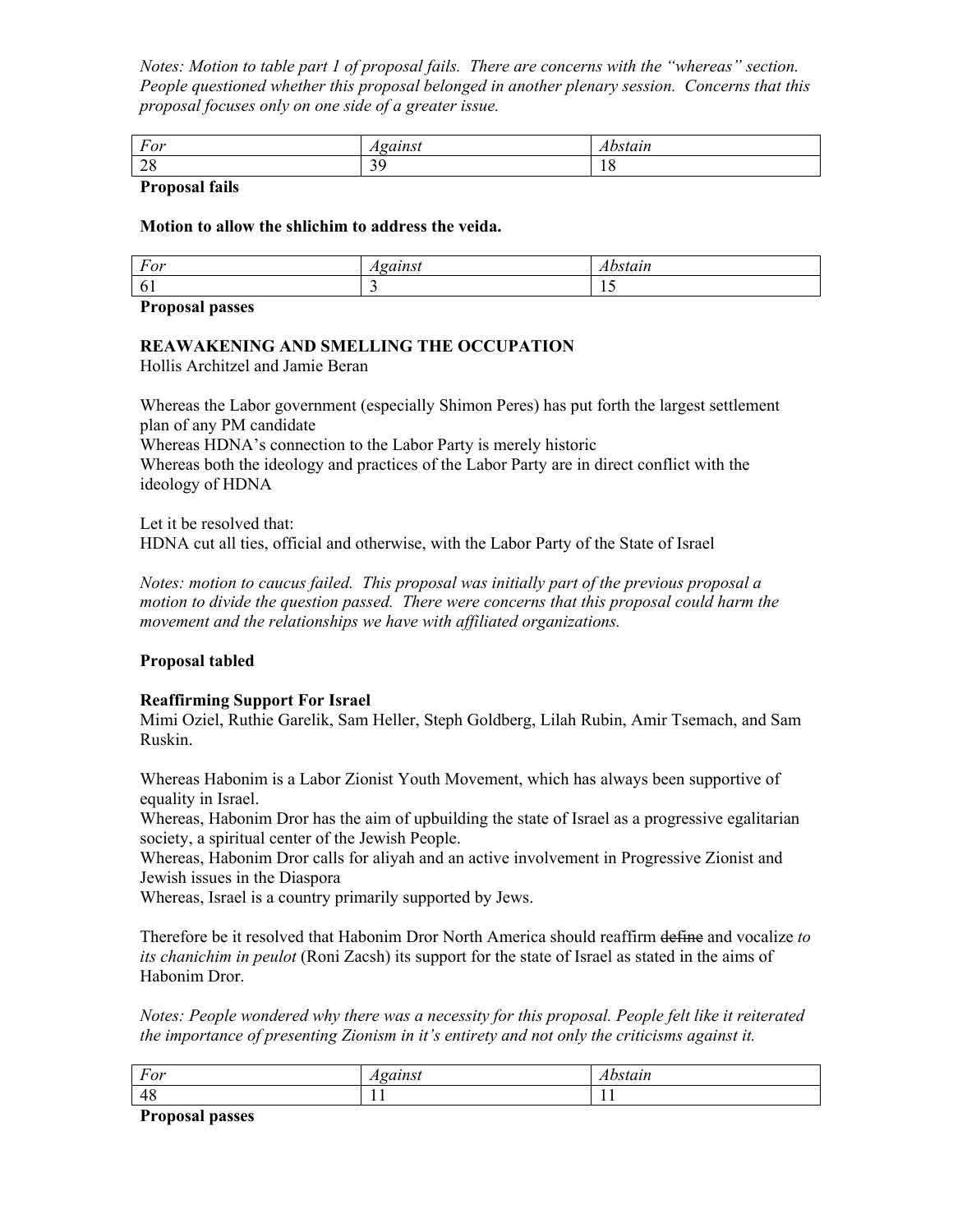### **Judaism Pillar Renovation**

Josh Fishbein and Jake Passel

Whereas the purpose of the Pillars is to reflect the unifying tenets of the movement, Whereas it has been reflected that HDNA is primarily not a religious movement, Whereas it has also been reflected that Judaism within HDNA is primarily cultural and secular, (Ruth Stevens) Whereas the term "Judaism" carries religious implications, Whereas the term "Jewish Identity" Cultural Judaism (Ruth Stevens) carries cultural and secular (Ruth Stevens) implications,

Let is be resolved that the Pillar of Judaism be renamed to "<del>Jewish Identity</del>" Cultural Judaism (Ruth Stevens) to better reflect the unifying tenets of the movement.

*Notes: Comments about the vagueness of the proposal. Concerns that this definition may limit our practice of Judaism.* 

| $\mathbf{r}$<br>For  | 20112001 | $\mathbf{r}$<br>suun |
|----------------------|----------|----------------------|
| $\sim$ $\sim$<br>. . | 60       |                      |

### **Proposal fails**

### **Separating Pro-Israel from Pro-Israeli Government**

Ben Meiselman

Whereas Progressive Labor Zionism supports the definition of Israel as a necessary central physical space for the Jewish People

Whereas actions and policies carried out by the Israeli Government are often in conflict with the ideals of HDNA

Let it be resolved that HDNA is definitively Pro-Israel regardless of its stance on a given Israeli government. This means that even while disagreeing with policies of the government HDNA will forever recognize and promote Israel's rights as a sovereign democratic nation.

*Notes: People felt that the proposal was nicely phrased. A general feeling that an important*  distinction was made. Certain people struggled with the eternity of 'forever'.

| For                              | -------<br>ww<br>$\overline{\phantom{a}}$ | ----<br>suun |
|----------------------------------|-------------------------------------------|--------------|
| $\overline{a}$                   |                                           | . .          |
| $ -$<br>$\overline{\phantom{a}}$ |                                           |              |

### **Proposal Passes**

### **Reaffirming Education About the Occupation**

Hollis Architel, Jamie Beran

Whereas HDNA is a Progressive Zionist movement committed to social justice;

Whereas HDNA strives for peace and the cessation of violence;

Whereas occupying another nation is ultimately a situation that must end, given our hope for peaceful coexistence with our neighbors;

Whereas in the face of the ongoing (Brian Cohen) Intifadah, we often neglect to be sensitive to the plight of the Palestinian people who suffer from the occupation, and we fail to realize that the occupation is greater in scope than settlement activity;

Therefore, be it resolved that:

We reaffirm than an emphasis should be placed on learning about the occupation (including learning about closures, etc), even despite ever-changing circumstances in the Middle East;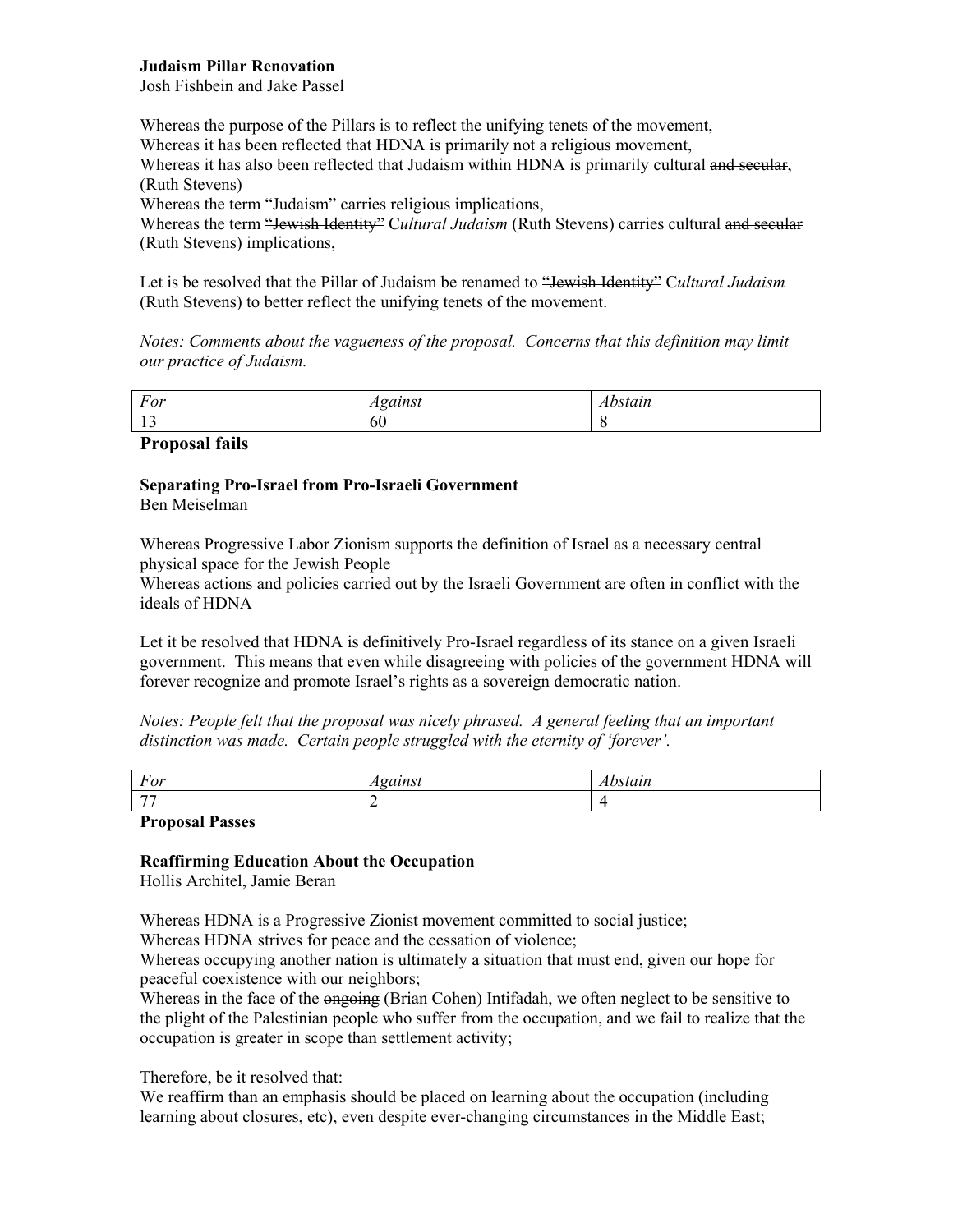And we urge that in machanot, Ken peulot, in MBI *and on Workshop* (Shawn Guttman) we do not lose sight of our Progressive Zionist ideals, and that we confront this issue, however difficult it may be.

| $\overline{\phantom{a}}$<br>For | 0111001 | .<br>uun |
|---------------------------------|---------|----------|
| $\overline{f}$                  |         | -        |

### **Proposal passes**

#### **A Call to Release NIS 4 billion Aid Package to the Arab Local Councils**  The mazkirut Artzit

Whereas, Habonim Dror North America, strives to create a new social order based on the principles of social justice, cooperative economics, and political democracy, and

As a Progressive Labor Zionist Youth Movement Israel is the focus of our efforts.

Whereas, The non-Jewish minority of Israel is nearly 20 percent of the population.

Whereas, "Jewish municipalities receive on the average twice the monetary allocations that are given to Arab Local Councils," and

ìOnly one percent of the building projects undertaken by the Ministry of Housing are carried out in Arab Localities," and

ìMost Jewish elementary schools get 30 percent more [teaching hours] than the Arab schools, and in secondary schools the gap reaches 50 percent." (Washington Report on Middle Eastern Affairs web site)

Whereas, in response to rioting in the Galilee last October Labor Prime Minister Ehud Barak agreed to release 4 billion shekels in aid to the Arab Local Councils, and

Prime Minister Ariel Sharon promised to maintain this aid program.

Whereas, these funds have not been forthcoming, and

This promise has "forced many Arab Local Councils to eat into next year's budget, and, in some cases, stop paying municipal workers." (The Jerusalem Post, August 9, 2001)

Whereas, Promises notwithstanding, the plight of Israel's minority population has been worsening.

Be it resolved, that we call for the immediate release of these funds as a show of good faith. Further, we call on the Government of Israel to make serious strides to ensure the well-being of all its citizens.

*Notes: Safi Gercheck made a motion to add content concerning funding of Jewish schools, it was withdrawn.* 

### *Proposal was acclaimed.*

# **HDNA's Depictions of Israel**

Mazkirut Artzit

Whereas HDNA has historically rejected Israel's occupation of the West Bank and the Gaza Strip by refusing to found or contribute to kibbutzim and/or settlements in the territories, and Whereas HDNA resolved over a decade ago, in a Veida structure, to explicitly support a two-state solution to the Palestinian-Israeli conflict, and

Whereas HDNA has continued to support this resolution in our chinuch programming since its passage, and

Whereas HDNA resolved to publicly support a two-state solution nearly a decade before the concept was accepted, or even realistically considered, by mainstream Israeli and/or Diaspora Jewish communities, and

Whereas HDNA exhibited their idealistic, visionary nature by supporting such an unpopular opinion, which has since gained favor, and

Whereas HDNA has supported the Middle East peace process with an acknowledgment that the ultimate goal of the process is the creation of a separate Palestinian state, and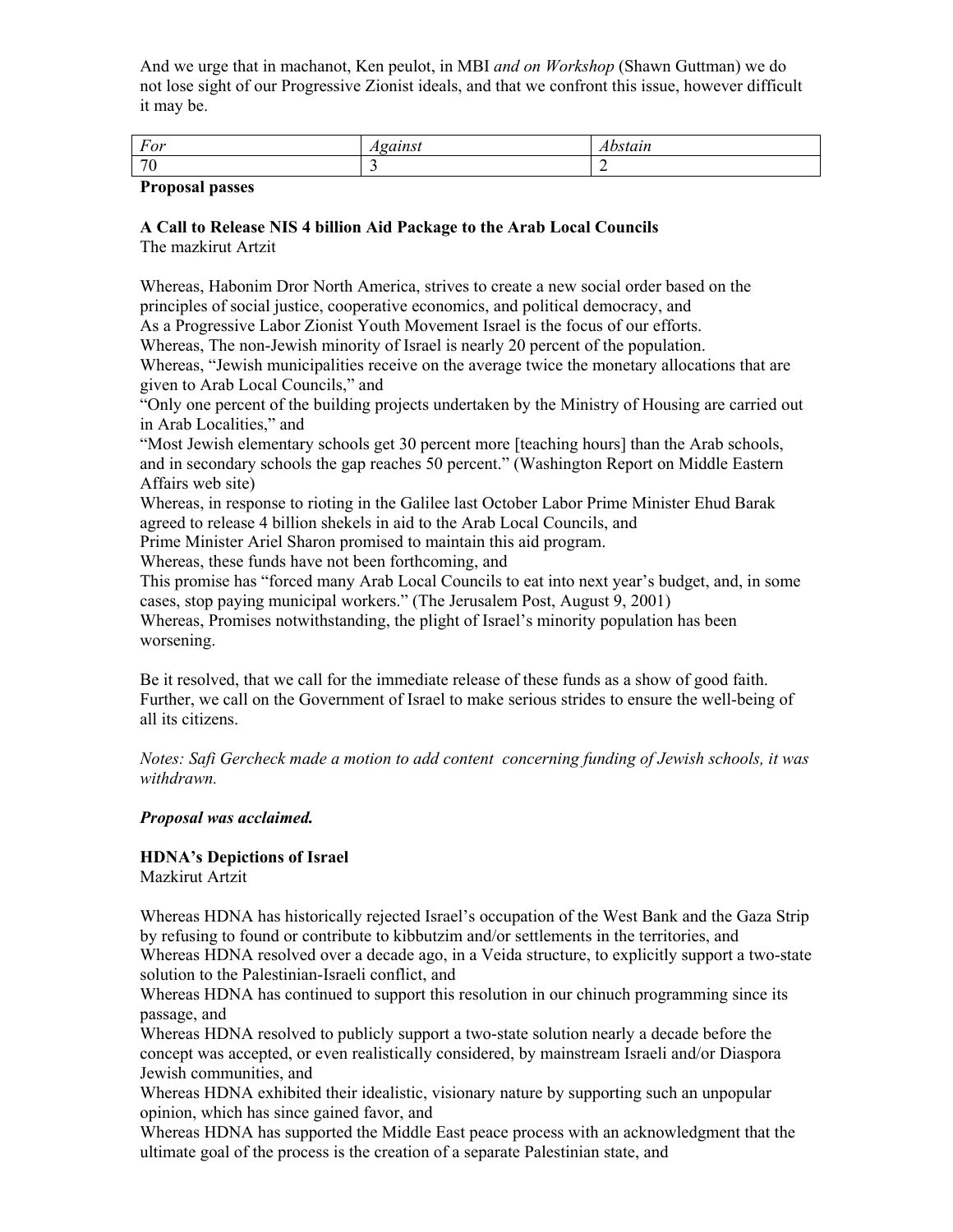Whereas an overt show of support for the peace process and its possible outcomes is necessary to continue the stalled process,

Therefore, be it resolved that henceforth HDNA will exclude *clearly identify* (Ben Meiselman) the West Bank and Gaza Strip from drawings and maps of Israel, except where these are required for educational reasons of especially chinuch related to the current and historical situation(s). This exclusion *identification* (Ben Meiselman) shall apply to all Ken, Machaneh and Tnua Artzit publications, flyers, T-shirts, etc. and shall be extended to new areas as needed. Jerusalem will continue to be included as a part of Israel until such time as HDNA resolves against it, or until this inclusion is contrary to Israeli-Palestinian agreements determining the city's final status.

| T<br>For<br>$\mathbf{I}$ | .<br>. |
|--------------------------|--------|
| . റ⁄<br>ັບ               |        |

**Proposal passes** 

### **Resignation of the Current Israeli Government**

By the Mazkirut Artzit

Whereas, Habonim Dror North America has long stood as a staunch supporter of peace in Israel and for the evolution of a progressive Jewish State.

Whereas, the Labor Party has long been the advocate of a negotiated peace agreement between Israel and the Palestinians.

Whereas, the governing coalition in the Knesset has produced neither peace nor security. Whereas, the Labor Party, as a member of the governing coalition, has been unsuccessful in moderating the actions of the government.

Whereas, their presence lends legitimacy to the strategy-void cycle of violence to which the government is party.

Whereas, a crushing blow was dealt to Ehud Barak and the entire Labor Party after the last Prime Ministerial elections, and

Whereas the Labor Party has yet to recover from the last elections, evidenced by an acute lack of leadership and definitive policy regarding the obliteration of the Peace Process and the persisting Intifadah.

Therefore, be it resolved that Habonim Dror North America calls for the resignation of the Labor Party from the governing coalition.

Further, be it resolved that Habonim Dror demands the resignation of Ariel Sharon and the initiation of general democratic elections in the State of Israel for a new Prime Minister and the formation of a new coalition.

*Notes: Debate focused on the ramifications of Labor withdrawing from the coalition and whether or not its HDNA has a role, as non-Israeli citizens, to influence the democratic processes and policies of the State of Israel.* 

| $\mathbf{r}$<br>For | $-20.722222$<br>$\overline{\phantom{a}}$<br>. . | <b>***</b><br>suun |
|---------------------|-------------------------------------------------|--------------------|
| $\sim$              | 4 <sub>1</sub>                                  | $\overline{a}$     |
| ر_                  |                                                 | ᅭ                  |

### **Proposal fails**

### **The Wrong of Return**

Jake Passel and Danna Gutman

Whereas Habonim Dror North America is a Progressive Labor Zionist movement that has consistently supported a just solution to the Arab-Israeli conflict,

Whereas the Israeli Labor Party and the Labor Zionist movement have consistently, as expressed by such prominent figures as Ehud Barak and Yossi Beilin, rejected the call for return of Palestinian Arab refugees to the State of Israel,

Whereas an influx of Palestinian Arab refugees into the state of Israel would drastically disturb the stability and progress of the Israeli economy,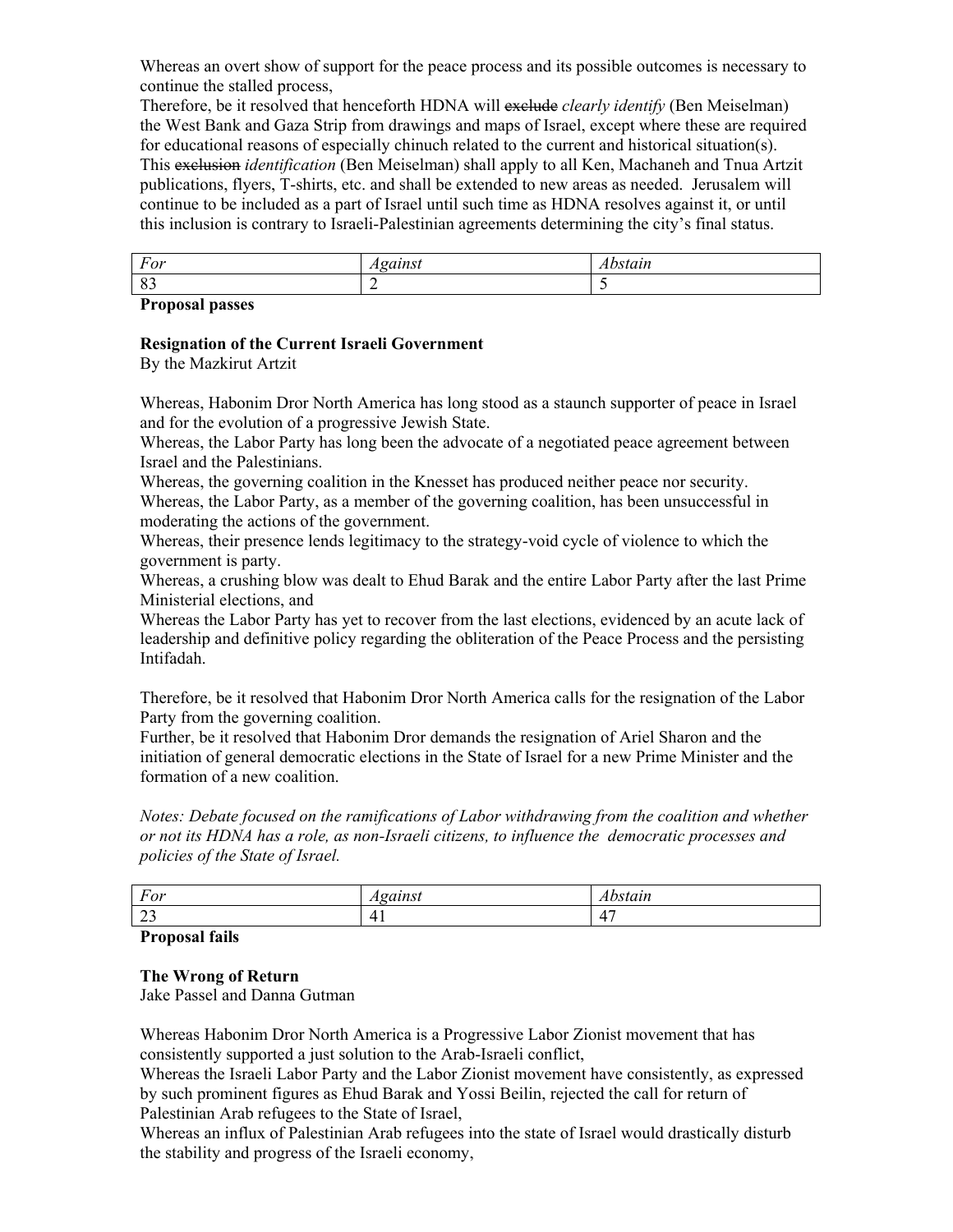Whereas an influx of Palestinian Arab refugees would threaten Israel's character as a Jewish Democratic State,

Whereas HDNA has itself participated in the development of settlements on the sites of abandoned Arab settlements- e.g. Gesher Haziv, Maíayan Baruch, Kfar Blum, Ravid, Urim, etc., Whereas HDNA recognizes that Palestinian refugees are a people that have been living under oppression in squalid conditions and that this situation gives rise to understandable anti-Israeli sentiment,

Let it be resolved that HDNA replaces its resolution calling for the return of Palestinian Arab refugees to Israel, supporting instead just compensation which will come from Israel, but not exclusively from Israel.

| $H \cap V$<br>T'UI | 0.777001 | C111<br>.                   |
|--------------------|----------|-----------------------------|
| ◡                  | ---      | $\cap$ $\cap$<br>$\angle 0$ |

### **Proposal passes**

## **Plenary Session II: Tochniot and Seminars (Yoshev Rosh: Shawn Guttman)**

### **Nationalized Tochnit Madatz**

Mazkirut Artzi

Whereas there has been a need to create a feeling and connection to the national movement Whereas hadracha training should be uniform throughout the movement

Whereas the madatz tochnit differs between machanot, causing hadracha training that is almost exclusive to each machaneh

Whereas there is a constant need for continuity in HDNA and instilling love for the movement, not just the individual machaneh

Whereas working in solidarity is always more productive than not

Be it resolved that:

The madatz tochnit be changed to be more of the national program it is

This would *could* (Brian Cohen) entail...

Creating a two-week long period of the madatz summer wherein all of the madatzim from around HDNA were together for an intensive seminar in hadracha

After these two weeks, splitting the madatz up into their respective machanot where they will continue with peulot that have been orchestrated on a national level, and gain a hands-on experience working with chanichim

Giving the Mazkirut Artzi a hand in hiring a tzevet madatz, which would include a Rosh Madatz Tochnit

Raising the price of the madatz program*, while advising and encouraging camp committees to*  raise the bonus madrichim get for having done the madatz tochnit (Lea).

May it be further resolved that:

The next Mazkirut Artzi will be responsible for putting this tochnit together and investigating implementation by the year 2004

Until that point, each machaneh should commit to participating in a (at least) two-day-long national madatz mifgash

*When the Mazkirut Artzi finishes investigating and comes up with a plan they will only implement it after a referendum or by bringing it to veida (Roni Zach).* 

*Notes: debate focused on questions of price, location (i.e., which machaneh), and feasibility. It*  was emphasized that the language of the resolution simply mentions "investigating *implementation.î It was also emphasized that these are only guidelines and suggestions for researching this issue.*

| For | $-$                      | .<br>uu. |
|-----|--------------------------|----------|
|     | $\overline{\phantom{a}}$ |          |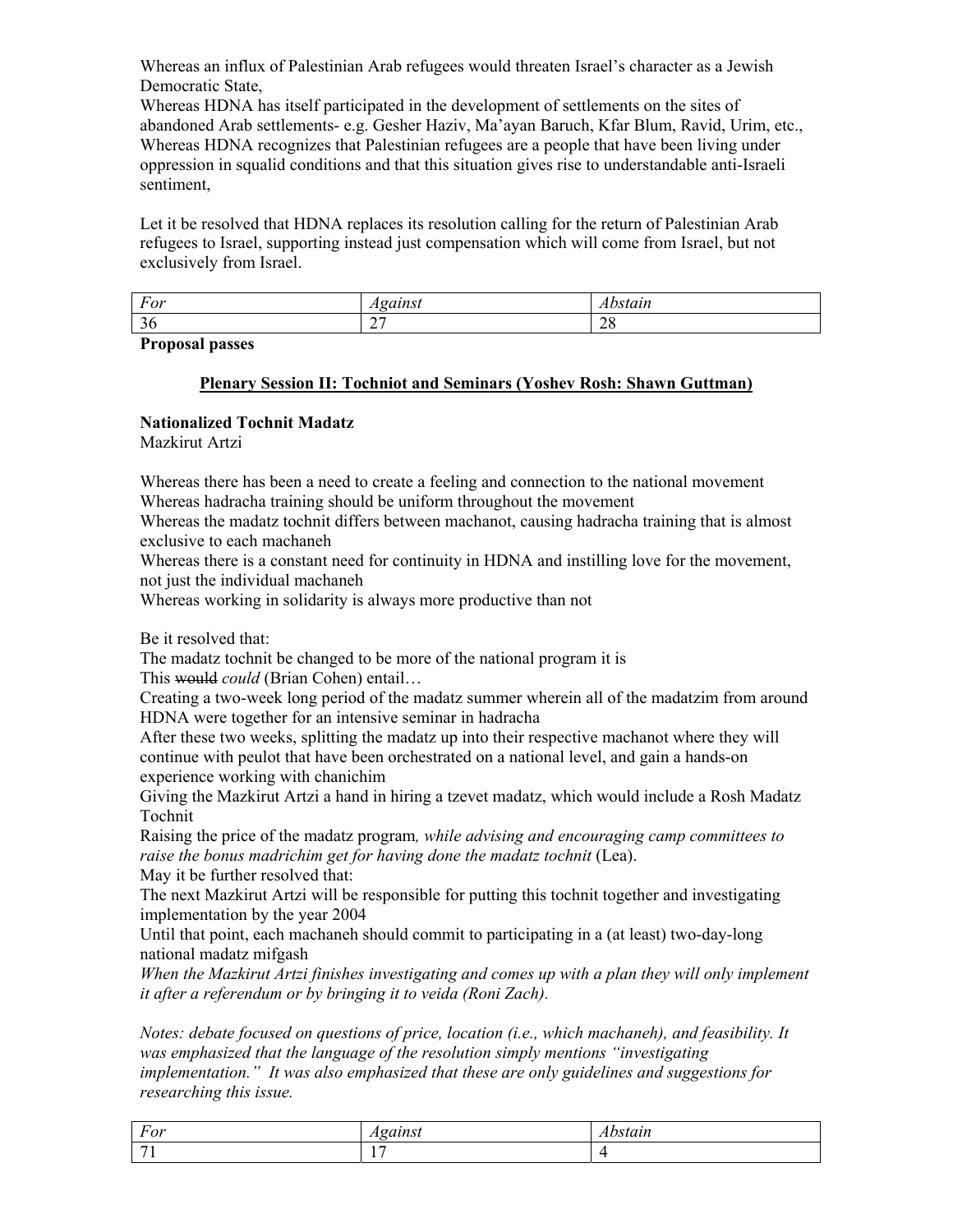### **Proposal passes**

### **WORKSHOP: Hagshama, hagshama, hagshama...**

Jamie Beran and Jessie Weber

Whereas Workshop is intended to be a year of actualization of HDNA ideology Whereas Workshop is intended to be a building block, instilling a foundation of a commitment to further exploration of communal living, Labor Zionism and true principles of hagshama Whereas a true Workshop tochnit is already moving in the direction of realistic ways to implement our ideology in the modern Israeli world (i.e., Irbutzim)

Whereas the role taken on by Workshop madrichim tends to impede in the development of a mature empowered kvutza

Whereas a close relationship with Hanoar Haoved Ve'Halomed has proven to be highly beneficial in guiding us to a more viable modern fulfillment of our ideology

Whereas Habonim Dror tends to stress the financial aspects of socialism, which leads to the building of a shared money system (kupa) before the building of kvutza on workshop

Let it be resolved:

That the Workshop tochnit continue to move away from a large amount of time on kibbutz and to more time in a Workshop chava

That the chava should be located (as practically as possible) in a city or area conducive to good volunteer jobs and activism that relates to Habonim Dror ideology (i.e., Peace and coexistence work)

That even on kibbutz; early connections with Hanoar Haoved be made through the local ken or chava and activities are planned with Hanoar Haoved throughout the workshop year, not just during and after the chava period

That the spirit of the Workshop orientation is changed to meet the following goals:

1.Empowerment of Workshoppers to write and run their own peulot through resources provided by the madrichim and to "create their own culture"

2.That emphasis be placed on building a kvutzah, a process that takes time and energy, before focusing on establishing a working kupa and that the pressure be taken off the early establishment of kupa *however, we recognize that ultimately the decision of when and how to create a kupa is up to the Workshop Kvutzah* (Shosh Ruskin and Rachel Profetta)

3.That, as frequently as possible, in pre Workshop programming (i.e., madatz, winter seminar), emphasis be put on kvutza building.

| For                                                  | $\alpha$ ainst<br>ullist <sub>-</sub><br>. | `stain |
|------------------------------------------------------|--------------------------------------------|--------|
| $\sim$                                               |                                            |        |
| $\overline{\phantom{a}}$<br>$\overline{\phantom{a}}$ |                                            |        |

**Proposal passes** 

### **Resuscitating Social Justice**

Omri Seidenberg & Roni Zacsh

Whereas one of the pillars of Habonim Dror North America is social justice, and Whereas Habonim Dror North America considers itself an active youth movement, and Whereas social justice is a neglected pillar at seminars, Mercazim, Kenim, and Whereas at machanot social justice is an issue that has fallen between the cracks, and at some machanot is not even mentioned outside of learning the pillars,

We have written a proposal to revive social justice and activism within the framework of HDNA. We have built the proposal around every aspect of the movement and divided it into four

components as follows: machanot, seminars, kenim, and Ma'apilim.

### **MACHANOT:**

We propose that a stronger emphasis on social justice and action be built into the chinuch program at all HDNA machanot, as follows: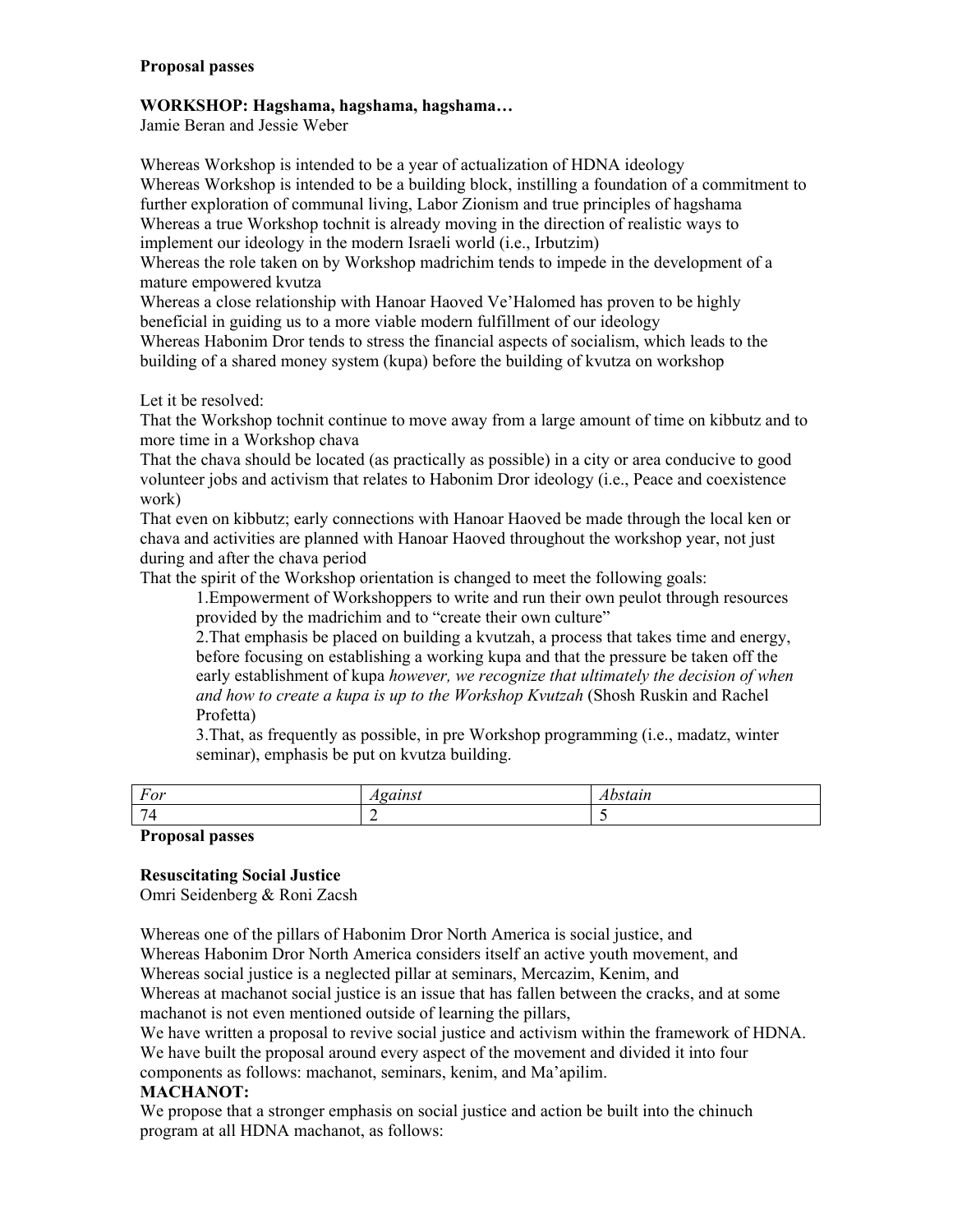First session will consist of at least two peulot, and second session will consist of at least one peulah. The focus of the peulot will be one issue looked at from different aspects (i.e., political, environmental, human rights, etc.) in order to give a deeper perception of each issue. For example: Nike can be the issue and the aspects can be political: globalization/corporations; human rights: workers rights; etc. Each session will also consist of one Yom Tikkun Olam where chanichim will all go do service work in the surrounding communities. The peulot should be in connection to the project that they will be doing, in order to inspire them and give them a deeper understanding, and hands on experience with the issue.

### **SEMINARS:**

We propose that all Winter Seminars and other madrichim seminars include at least one peulah on the topic of social justice and action. These peulot will teach theoretical/philosophical ideas, actual current issues, as well as offer ideas on how to get involved in activism (i.e., organizations, programs, etc.).

### **KENIM:**

We have split this into two components: Training, and Action.

Training: We propose that at every Mercaz a peulah will be run for Roshei Ken on how to run peulot on social justice/activism, project ideas for their kenim, how to get kids inspired, as well as ways and ideas for them as individuals to get involved. We propose that each Rosh Ken receive a pamphlet to guide them in planning peulot. The pamphlet will have project ideas, sichot questions, methods, etc.

Action: Each Rosh Ken must actualize what they learned at Mercazim by running at least one tikkun olam activity a year for their ken. The activity must include a peulah, to be followed by a project (i.e., low income housing then working for Habitat for Humanity). We suggest this be done by holding a sleepover: the first day can be a relaxed/casual peulah with dinner, and a kef activity, followed the next day by the actual service project. In order to make this feasible we strongly suggest that Shlichim and Rakazei Eizor either attend the ken activity or meet (or if not possible hold a phone 'meeting') with the Rosh Ken to offer support, suggestions, ideas, and help tie any loose ends.

# **MAAPILIM:**

We propose that the Central Office stay updated on social action seminars, protests, rallies, etc. and email the listserve well in advance about these events in order for Ma'apilim to have an information source. In addition, we urge that Ma'apilim who can attend these events do so together, and that the movement as a whole encourage people to get involved as a movement in such events.

*Notes: this proposal was tabled in the previous plenary session. In caucus reports, it was stated that we already implement tikkun olam projects, and this proposed resolution does not give enough credit to what is already done. In each way mentioned above, Habonim Dror already implements tikkun olam and social justice programs.* 

| For     | - 23 3 3 4 2 3<br>zuinsi<br>. | $\sim$ $\sim$ $\sim$ $\sim$ $\sim$<br>ADStain |
|---------|-------------------------------|-----------------------------------------------|
| L<br>v. |                               | 1 V                                           |

**Proposal passes** 

#### Put the "Arab" back in Arab-Israeli Conflict on MBI Chaya Rubin

Whereas, Habonim Dror, is a Socialist, Labor Zionist Youth Movement that is very much supported by its Israel Programs, specifically MBI and Workshop, in both chinuch content and membership continuity, and

Whereas, specifically the MBI program, many times introduces HDNA's youth to the issues and relationships surrounding the Israeli-Arab conflict, and

Whereas, as a politically Left and progressive movement who challenges the notions of how Zionism is perceived on both sides, and

Whereas, the political climate in the Middle East, more specifically Israel and the Palestinian occupied territories has become more violent and complicated in the past year or so,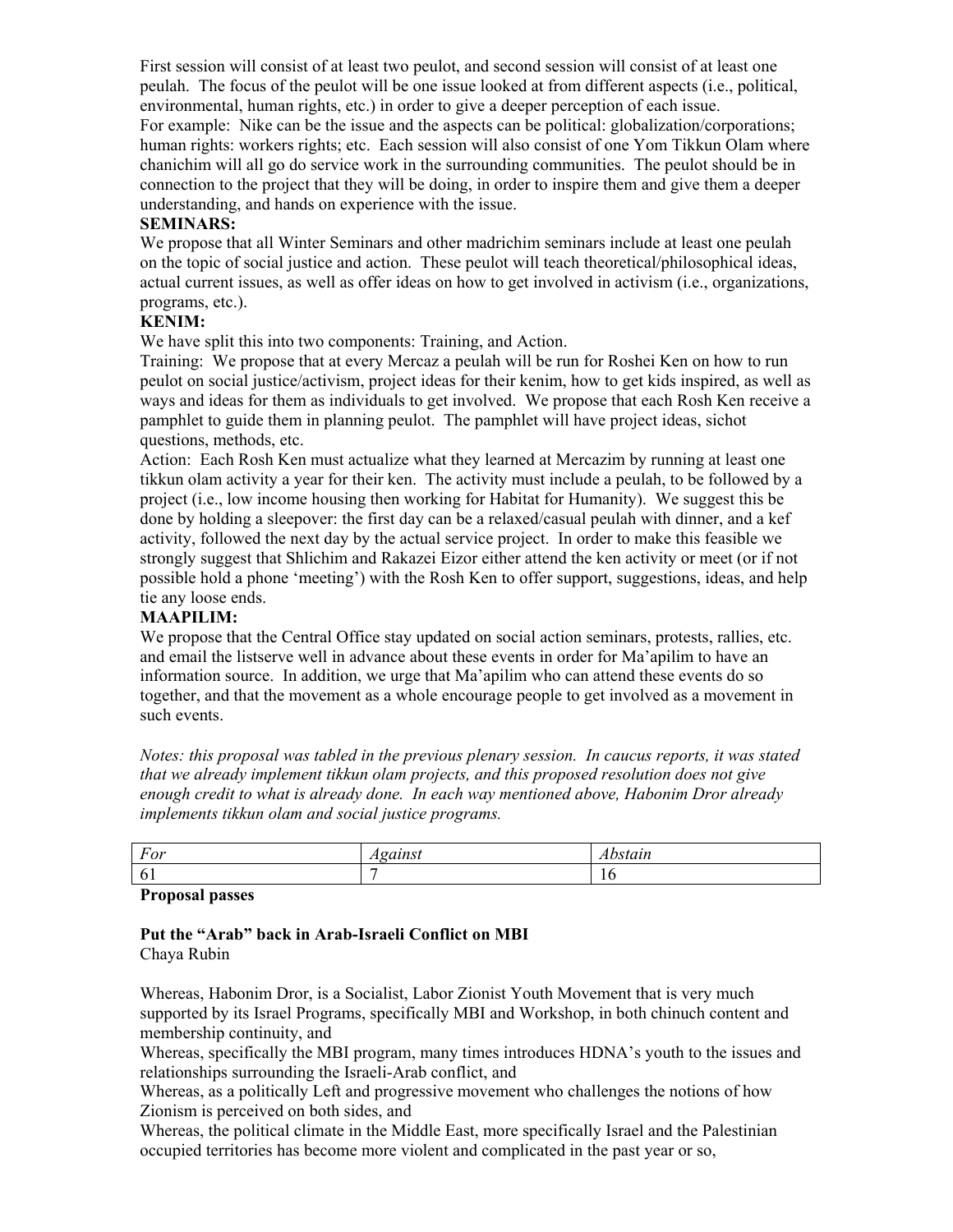Let it be resolved that Habonim Dror, in the planning of the MBI tochnit for upcoming summers, promote as much as possible within the framework of the tochnit planning between The Israel Experience, the Rosh MBI, and the MBI Madrichim a physical and intellectual dialogue with Palestinian *or Arab-Israeli* (Itamar Landau) youth and/or Palestinian (Itamar Landau) activists, as well as organizations and communities who support and take active steps to work towards a mutual reality in which dialogue and understanding is promoted.

*Notes: There was a large contingent that wanted to add something about doing more with Israeli youth in general.* 

| For            | $-20.722222$<br>. | $-$<br>. |
|----------------|-------------------|----------|
| $\overline{a}$ |                   | . .      |

**Proposal passes** 

# **Workshop: We don't want your free-range eggs**

Jessie Weber, Hollis Architel and Jamie Beran

Whereas, Workshop is a unique program geared towards Kvutzah living in Israel, and Whereas, on programs such as workshop individual actions can and have endangered the entire Workshop Kvutzah and the continuation of the Workshop program and the reputation of HDNA, and

Whereas people are not always aware of the constraints of being on the Workshop program, and Whereas, the application process has often been geared towards recruitment within Habonim Dror rather than individual compatibility with the tochnit

Let it be resolved that all Workshoppers must have the ability to leave the program at any point if necessary and sign a contract to this effect. *Additionally, Workshoppers choosing to leave the tochnit will not be discriminated against in HDNA specifically concerning hiring for machanot tzvatim* (Jeff Cohen), and

That individual interviews are conducted thoroughly and consistently with an interviewer who has personal and intimate experience with the Workshop program with the following points emphasized

1. Group responsibility on Workshop comes before individual desires

2. Parts of the Workshop program are constricting and there is a standard of kvutzah commitment and peulah attendance, and

That the entire application process should be in the spirit of self-selection, in that the applicant should critically evaluate the Workshop program's compatibility with his or her needs and desires for the coming year, while the Mazkirut Artzit retains the right to reject applicants when appropriate, and

That the expectation be made clear from the onset of the application process (beginning from Madatz but especially the pre-Workshop seminar) that it is illogical to go on Workshop without the intention to have a strong kvutzah commitment and to attend all kvutzah and program related activities, because the nature of the Workshop program inherently requires such commitment, and That at least one peulah will be run for the pre-Workshop kvutzah during Winter Seminar each year about commitment to the kvutzah covering the contents of this proposal and exploring the spirit behind it.

*Notes: Concern was voiced about the alarmist and confusing claims regarding recruitment being needs being placed above those of the kvutzah.* 

| $\sim$ $-$<br>. v. | <br>.              |
|--------------------|--------------------|
| - V -              | . .<br>$\sim$<br>∸ |

**Proposal Passes** 

**Ein Macomech Etanu**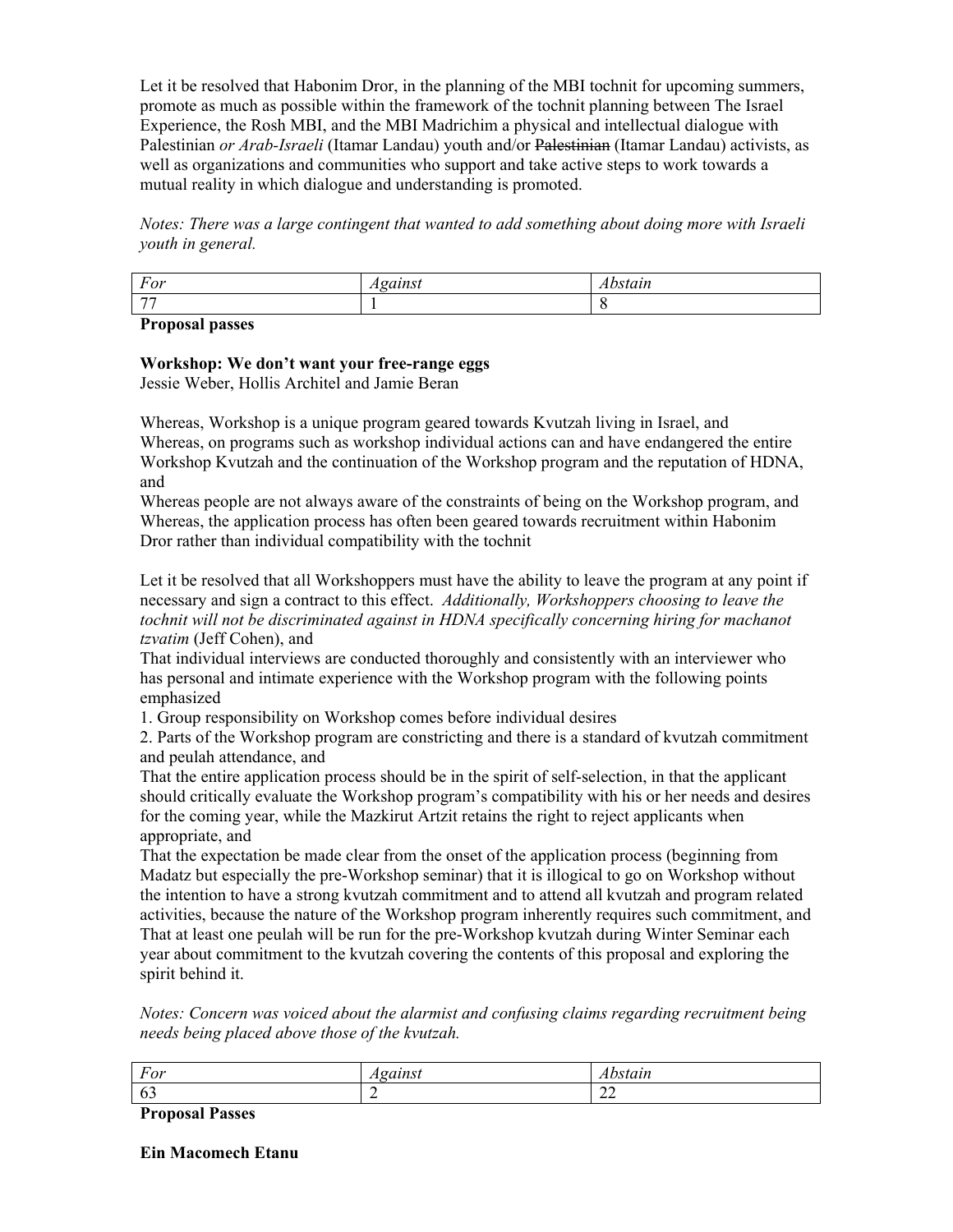Leah Rinaldi, Lindsey Ross, and Gil Browdy

Whereas, Veida is the event and forum that "puts the move in movement" Whereas, Veida should be representative of as many of Habonim's members as possible and all encompassing of their views and ideas and thoughts and wonderments. Whereas, one is not allowed to come only to the Veida portion of Winter Seminar which greatly hinders the movements ability to accurately represent its members and furthermore limits the ability of members to have a voice in the movement.

In response to this we the three authors propose the option, though not encouragement, of attending only Veida and not Winter Seminar. Realizing that this is logistically a hassle, we also propose the agreement upon certain conditions (e.g., find your own way there, pay extra, etc.).

*Notes: the Mazkirut thought that this would be a logistical nightmare.* 

| For                             | - 01 1 1 0 1 1<br>zuinsi<br>41 C | $\alpha$ 11<br>suun |
|---------------------------------|----------------------------------|---------------------|
| $\overline{\phantom{a}}$<br>∸ ∸ | 5 O<br>IJΟ                       |                     |
| 1 e •1<br>$\blacksquare$        |                                  |                     |

# **Proposal fails**

### **Post MBI Who?**

Ben Meiselman, Jackie Silvermann, Sarah Kaiser, and Asaf Gerchak

Whereas, the Kvutzah between the MBI and Madatz programs has no official title and all other kvutzot have titles

Whereas, this kvutzah plays an important role in the movement as future Ma'apilim

Let it be resolved that the kvutzah between the MBI and Madatz programs will be know as "Habayim," meaning those who come.

| For | $-2$<br>. .                   | $-2.7.7$<br>,,,,,,, |
|-----|-------------------------------|---------------------|
| - - | $\epsilon$<br>,,<br>. .<br>∸≁ | л.                  |

**Proposal fails** 

### **Plenary Session III: Constitution (Yoshevet Rosh: Jamie Beran)**

### Put the "Hanoar Haoved" back in Habonim Dror

Chaya Rubin

Whereas Habonim Dror maintains a relationship with Hanoar Haoved Vehalomed by collaborating with them in certain areas on both the MBI and Workshop Programs and on other fronts, and

Whereas, Habonim Dror's constitution clearly states its affiliation with other movements and organizations

Let it be resolved that the affiliation section of the constitution include a sentence on Habonim's affiliation with HaNoar HaOved. *We call on HaNoar HaOved to reciprocate* (Aaron Grossman).

### **Motion acclaimed**

### **Hagshama Collectivit**

Jamie Levin and Josh Cohen

Whereas, a basic tenet of socialism can be summed up in that the power of the many is stronger than the power of one, and

Habonim Dror North America holds socialism as a fundamental notion in our goal to create a new social order throughout the world based on the universal principles of justice.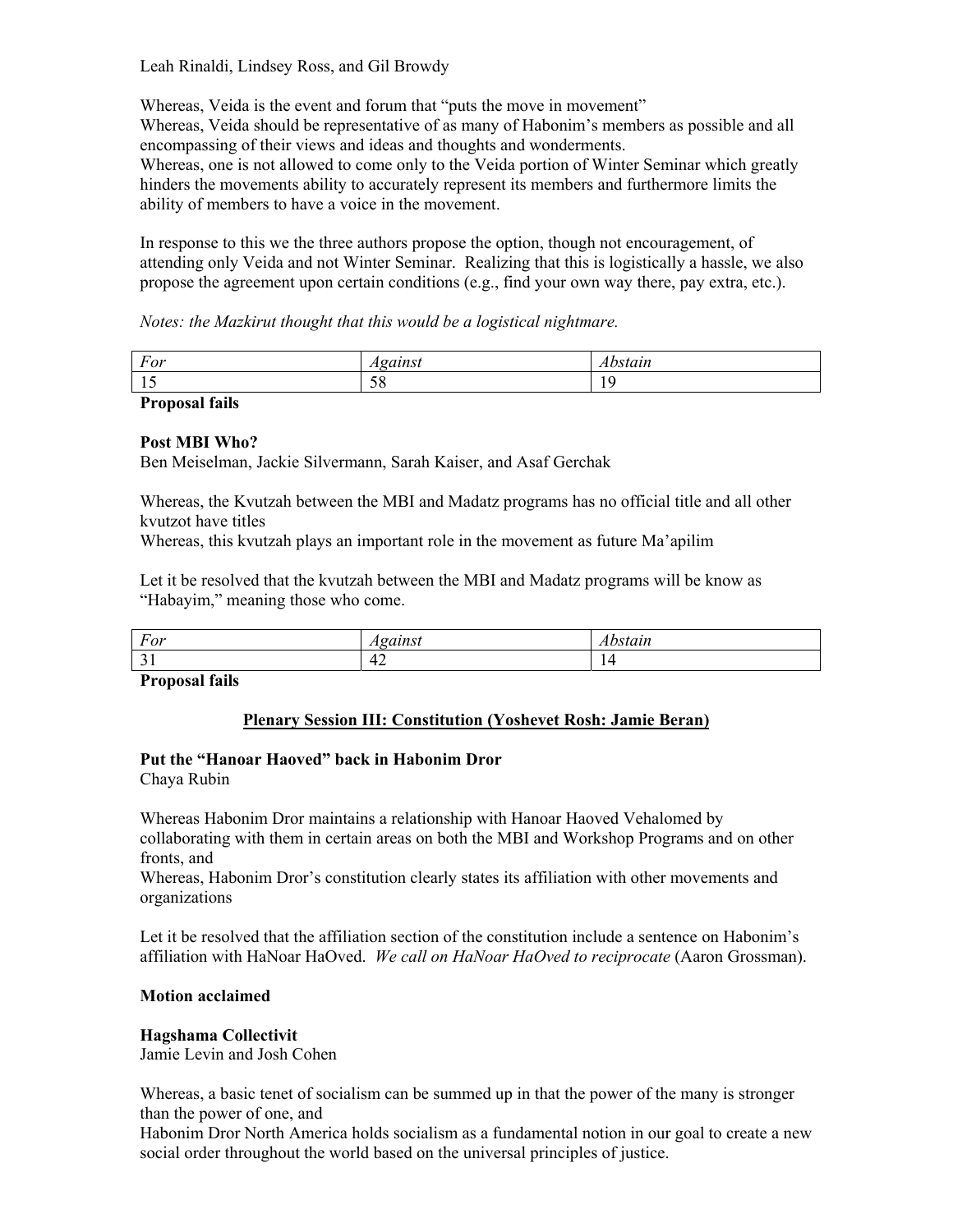Whereas, individualism is increasingly becoming a cornerstone of the culture of North American society, and

Our values, and the ability of the movement to achieve its goals, have been corrupted. Whereas, our definition of Hagshama Atzmit, as spelled out in the fifth aim of the Constitution of Habonim Dror North America, is insufficient in confronting these problems.

We hereby resolve that the fifth aim of the Constitution of Habonim Dror North America should be amended to read:

To develop within it's members the will to realize their own capabilities and (Safi Gerchak) to develop a collectivist attitude to actualize the movements goals through cooperative frameworks (kvutzah).

Further, be it resolved that the Hadracha of the movement will educate towards the concept of Hagshama Collectivit (Collective Actualization). Through this principle chanichim will be taught: collectivist values; to be critical of individualism; and how to actualize movement goals in collective frameworks.

*Notes: Some were concerned that this proposal devalues the individual. A distinction was made between individualism (the ideology of self interest and disregard for the collective) and individuality (that each person has unique needs and wants and can contribute in a myriad of ways).* 

| For              | $-1 - 1 - 1$ | 2774 |
|------------------|--------------|------|
| .                | uunsi        | suun |
| 48<br>$\Delta$ c | ∠∪           | . .  |

**Proposal passes** 

### **Ken You Dig It? (Part One)**

Jeremy Kemeny, Shawn Guttman, and Zavi Lerman

Whereas, in the past, Ma'apilim have not typically participated in the running and planning of Ken peulot.

Whereas, new Roshei Kenim typically *lack continuity in leadership and experience* (Zach Goelman) inexperienced *less experienced* (Sharona Mallach) in running and planning peulot.

We propose that an amendment be added to Article 2, Section 2, in the Constitution regarding members in good standing stating that, "Ma'apillim should take an active role in the ken, unless there is a valid reason for one not to participate." This can range from planning peulot to assisting in the running of peulot. This proposal would remove 'ken' from the sentence, "a member in good standing . . . be willing to assume positions and tasks of responsibility within his/her kvutza, ken and/or eizor" in article 2, section 2 and replace it with the above.

| $\overline{\phantom{0}}$<br>For | $-$<br>,,,,<br>. . | $-1$<br>iuu |
|---------------------------------|--------------------|-------------|
| -<br>IJΩ                        |                    |             |

**Proposal passes** 

**Habonim Dror... "North America??????"** Proposal by: Habonim Dror Mexico

Whereas, Habonim Dror is a World Labor Zionist Socialist Jewish youth movement,

Whereas, Habonim Dror is established in 21 countries around the world,

Whereas, Habonim Dror is established in Canada, The United States of America and Mexico in North America,

Whereas, Habonim Dror Mexico has no representation in the Mazkirut Artzit of Habonim Dror "North America",

Whereas, in every country where Habonim Dror is established the name of the country (and not the geographical area) is presented right after the words "Habonim Dror" (i.e., Habonim Dror Argentina and Habonim Dror Uruguay, not Habonim Dror South America).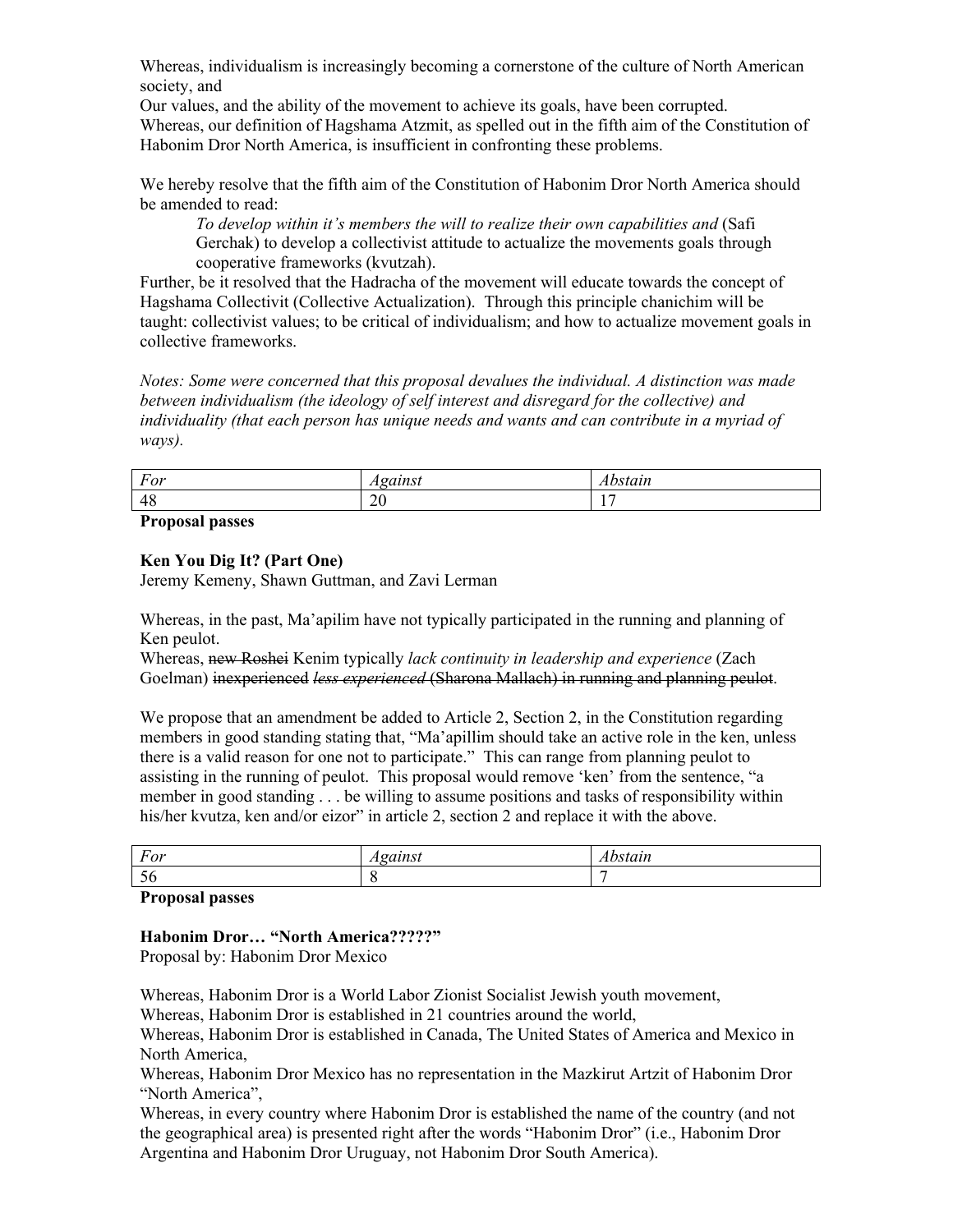May it be resolved that:

The name "Habonim Dror North America" be changed to another one that shows its true representation (i.e., Habonim Dror USA and Canada, Habonim Dror Northern North America, etc.) until Habonim Dror Mexico is included and represented in a tripartite truly North American mazkirut.

*Notes: Mauri expressed how Habonim Dror Mexico is upset by the fact that HDNA uses their name untruthfully. Concerns were raised about the cost of changing the name of the movement in all our documents, etc.* 

# **Motion tabled**

# **Election of the new Mazkir Tnua**

*Notes: Josh Cohen introduced himself as the candidate for Mazkir Tnua. He asked each caucus table to come up with something that he should do as Mazkir. Then he got everybodyís phone numbers so that he could call on them to do wonderful stuff for the movement. Everyone seemed pretty excited. Later, people expressed that they were uncomfortable with the fact that there was only one candidate. There was an anonymous written vote.* 

| For | ------<br>auwi<br>-4-4 | C111<br>wstain |
|-----|------------------------|----------------|
| 70  | . .                    |                |
| .   |                        |                |

**Josh Cohen is elected Mazkir Tnua** 

## **Plenary Session IV: Machanot Kenim and Batei Shalom (Yoshevet Rosh: Chaya Rubin)**

## **Batei Shalom-Eretz Yisrael Style**

Shosh Ruskin and Rachel Profeta

Whereas, HDNA is a Labor Zionist Youth Movement

Whereas, social action and the creation of a just and egalitarian society is a major aim of HDNA Whereas, HDNA encourages its chaverim to live communally in North America and in Israel Whereas, we have already existing programs (MBI and Workshop) that provide mechanisms and an environment for our chaverim to eventually achieve our aims

Whereas, we seem to lose Ma'apilim as they get older because we do not provide these mechanisms and that environment for them

Whereas, HaNoar HaOved is our sitser youth movement in Israel

Whereas, many of our chaverim choose to study abroad in Israel during university

Therefore, let it be resolved that HDNA will create a network of communication in which those who wish to study abroad in Israel could organize themselves in Batim in the city and university of their choice. *The Mazkirut Artzit will provide all possible resources to those individuals participating to achieve the following goals* (Mazkirut Artzit):

This would include: (Mazkirut Artzit)

- The Mazkirut Artzit will help those (Mazkirut Artzit) individuals studying in Israel will find a place to live together
- Those chaverim will live communally
- The Mazkirut artzit will help those (Mazkirut Artzit) chaverim will find social justice work through resources such as HaNoar HaOved and Kvutzat Yovel
- Those chaverim will be considered as a Beit Shalom and can therefore submit a proposal to the Central Office to receive similar subsidies.

# **Motion acclaimed**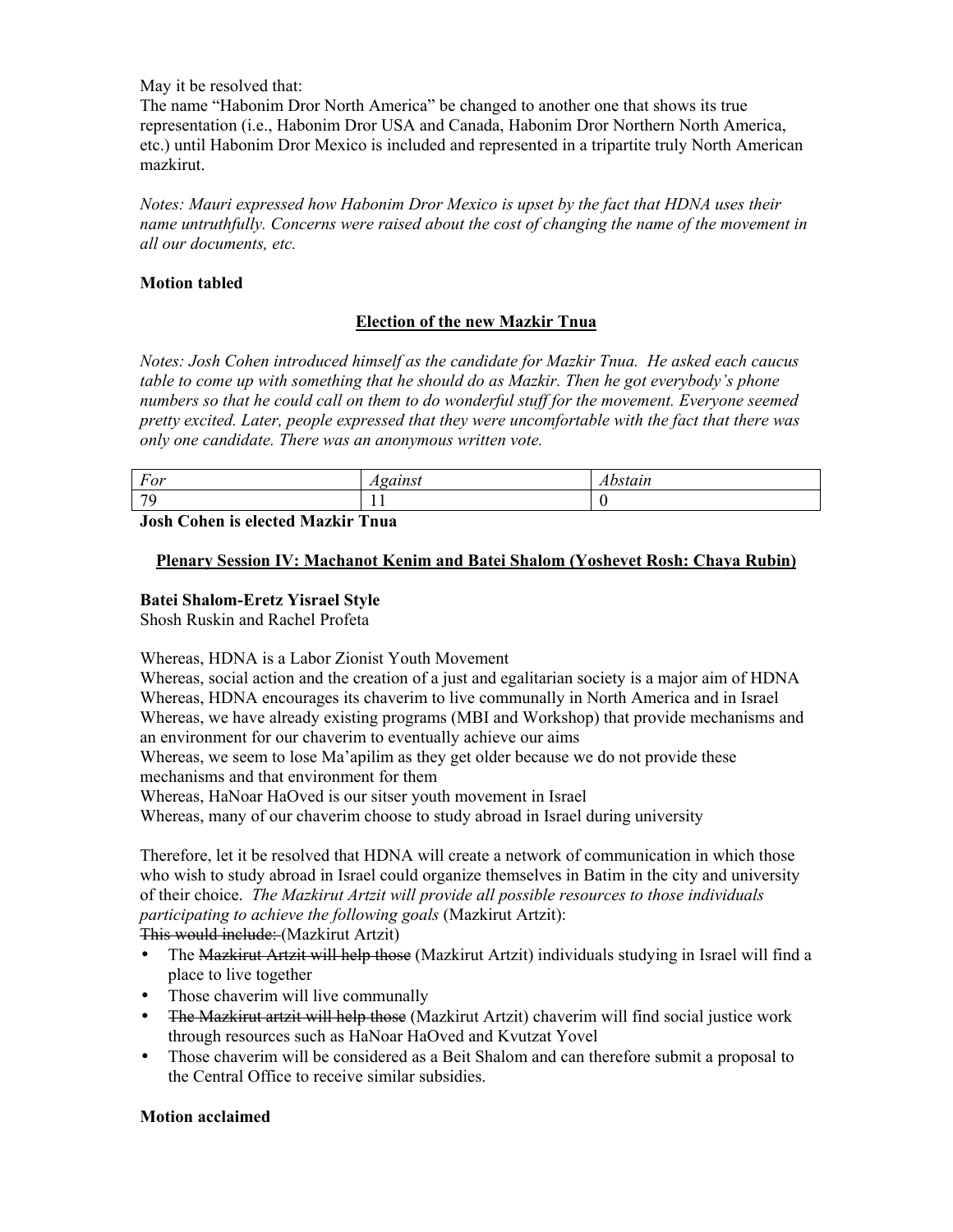# **Habonim Dror Olami**

Mattea Lewitt

Whereas, Habonim Dror North America is part of World Habonim Dror, and Whereas, HDNA and World Habonim have similar ideologies.

### Therefore, let it be resolved that non-North American madrichim who have worked in Habonim Dror North America for more than five years be allowed to hold the position of rosh in HDNA machanot.

*Therefore we would like the camp committee to <del>change their</del> make a (Roni Zacsh) policy on hiring roshim who have not started in HDNA. We would like to suggest to the camp committee that if a madrich/a has worked in HDNA for 3 years that they be able to be considered for rosh at a machaneh if qualified* (Shawn Guttman and Roni Zacsh).

*Notes: There was confusion over what the existing policy is. It was determined that there currently is no official policy.* 

### **Motion is tabled**

## **Negba: Hummus and Grits**

Tzevet ken Virginia

Whereas, in its placing of machanot, Habonim Dror North America has made a substantial effort to spread Progressive Labor Zionism to the various Jewish communities of the US and Canada. Whereas, large Jewish communities in the Southeastern portion of the United States *and other portions of the USA and Canada* (Shawn Guttman) have been largely deprived of exposure to HDNA and its ideology.

Let it be resolved that in the coming years, HDNA will make an effort to bring its ideology to the Southern region of the USA gradually beginning with the strengthening of existing kenim and the establishment of new kenim and culminating in the establishment of at least one machaneh.

| $\overline{\phantom{a}}$<br>$L$ $\Omega$ <sup>*</sup><br>T'UI | $     -$<br>,,,,,,<br>4 L i | $\alpha$ 1 14<br>uan. |
|---------------------------------------------------------------|-----------------------------|-----------------------|
| $-$<br>6:                                                     |                             |                       |
| $\sim$<br>$\overline{\phantom{a}}$                            |                             |                       |

**Proposal passes** 

# **Ken Ya Dig It? (Part II)**

Jeremy Kemeney, Shawn Guttman, and Zavi Lerman

Whereas, in the past Ma'apilim have not typically participated in the running and planning of ken peulot.

Whereas, many kenim typically lack continuity in leadership and experience

We propose that a position is created that would make (at least) one Ma'apil who would assist the Roshei Kenim in the running and planning of Ken peulot. Their position would last the length of the term of the present Roshei Kenim. The goal of this would be to offer guidance and assistance to new and possibly inexperienced Roshei Ken.

*Notes: There was consideration given to kenim with Maíapil/a roshim and to kenim that already have a rosh eizor. It was decided that this proposal does not contradict either of these situations and rather compliments them.* 

| $\mathbf{r}$<br>$L$ $\Omega$ <sup>*</sup><br>'Uı<br>$\overline{ }$ | $\alpha$ 1 14 $\alpha$<br>. . | .<br><i>stutte</i> |
|--------------------------------------------------------------------|-------------------------------|--------------------|
| $\Delta$ C<br><u>.</u>                                             | .                             | .                  |

**Proposal passes**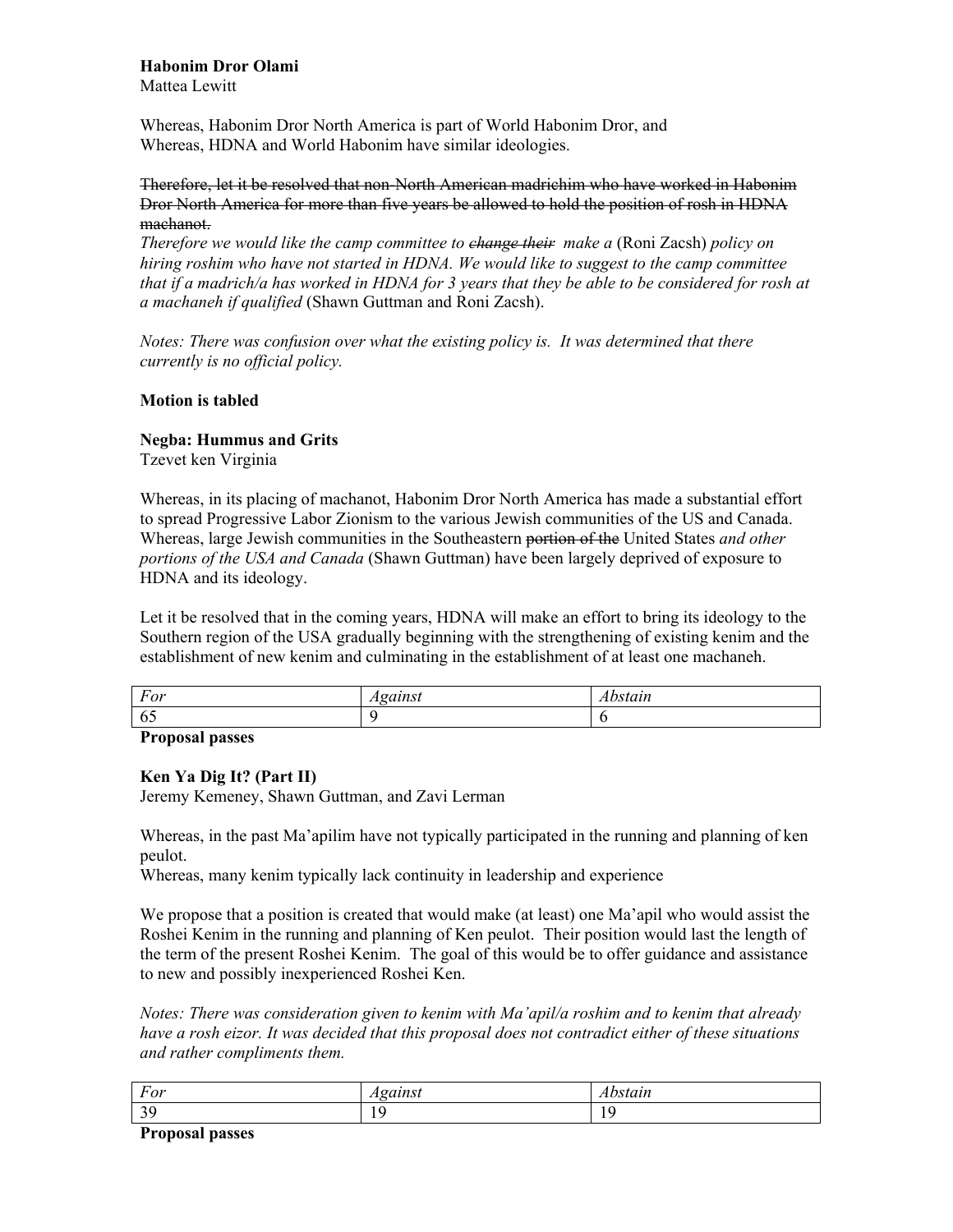### **Sex Drugs and Rock 'n' Roll** Sharona Mallach and Ezra Brooks

Whereas, there is a current drug policy in HDNA which says that anyone found to be in possesion of *illegal* (Josh Fishbein) drugs *and alcohol* (Alexis Kort) is to be suspended from the movement for one year, and

Whereas, it is unclear how this policy pertains to tzevet time off at machaneh. Whereas, discussion leads to awareness and awareness leads to change.

Let it be resolved that: During construction each summer a peulah will be run by the mazkirut machaneh for the tzevet discussing the movement drug *and alcohol* (Alexis Kort) policy, pros and cons of the policy, tzevet needs, tzevet time off, standards and consequences.

### **Motion acclaimed**

## **Plenary Session V: Movement Policy (Yoshevet Rosh: Jessie Weber)**

# **Who in the What Where How?**

Safi Gerchak

Whereas, Habonim Dror is an organization in which the leaders (i.e., the Mazkirut Artzit) and those who lead decision making and discussion at veida are mostly, if not all, very well educated in both historical and political matters that are of much importance to the movement, and are often mentioned in peulot as a basis for discussion of other, more complicated matters. Whereas a very large part of these people's education in such matters is from sources outside the movement's direct chinuch programs, such as their own independent research, Whereas, most other post-MBI and up (Shawn Guttman) members are not at all as knowledgeable about even the basics of Jewish/Israeli history and politics, and may thus feel less able to participate in a variety of peulot, and may also be unwilling to ask because they do not want to look unintelligent.

### Be it resolved that:

1. Habonim Dror promotes awareness of the fact that not everyone has the same level of knowledge in all matters and thus everyone must make sure that no one is excluded simply because of their experience with a particular topic.

2. The Mazkirut Artzit tries to see to it that at national seminar *and at machaneh* (Shawn Guttman), all ages present have at least several peulot on general education about history, political structure or current events, that will promote movement members having knowledge fundamental to being an informed, intelligent, political activist within the movement.

3. The Mazkirut Artzit, at the soonest possible opportunity, will compile a basic fundamental chinuch book that details an idea of a body of knowledge that should be continuously taught to each group of maturing members, so that similar chinuch may continue in the future.

| $\mathbf{\tau}$      | ------ | $-$          |
|----------------------|--------|--------------|
| For                  | uust   | , , , , , ,  |
| $\Omega$<br><u>.</u> | . .    | $\sim$<br>ر_ |

### **Proposal passes**

### **Love Proposal Numero Nueve**

Jane Friedman and Brian Cohen

Whereas, Habonim Dror is a world-wide organization, and Whereas, HDNA is drifting from the World Habonim community, and Whereas, a unified world Habonim is stronger and would achieve greater results in its contributions to Israel and Tikkun Olam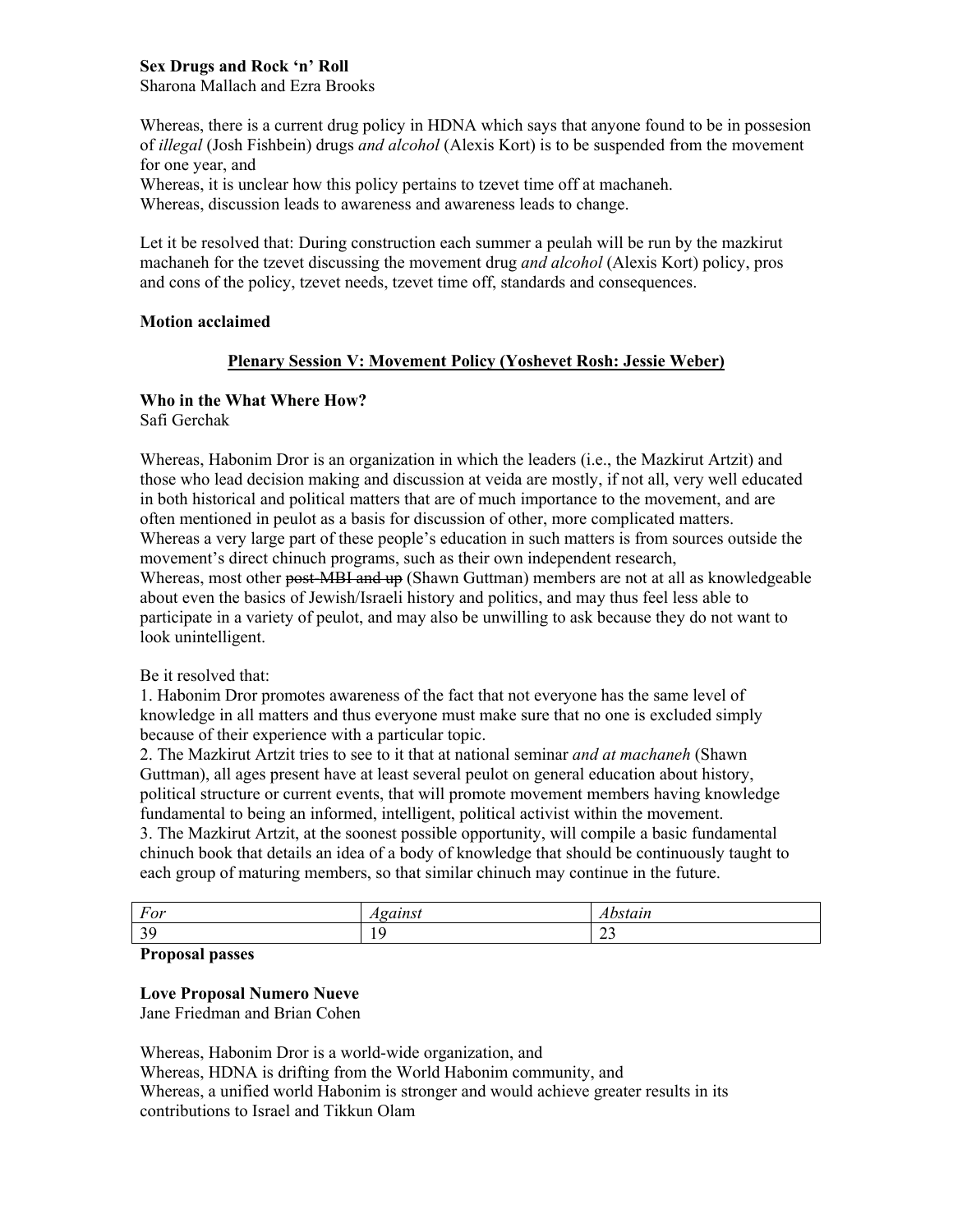Therefore we propose strengthening HDNA's connection with World Habonim through the following actions:

1) More education on World Habonim activities in machaneh and ken environments

2) Move peulot with international Habonim members, especially on MBI and Workshop. 3) Investigation into a World Habonim listserve *or message-board* (Jake Passel) and web

page to promote communication between World Habonim members.

*Notes: There was concern over whether or not this is what we need to focus on right now but overall a positive idea.* 

| $\overline{\phantom{a}}$<br>L'O <sub>T</sub><br>יטי |  |
|-----------------------------------------------------|--|
| -                                                   |  |

**Proposal passes** 

# **A Pig by Any Other Name Would Smell So Bad**

Zack G

Whereas, Habonim Dror is a Jewish Youth Movement promoting pluralistic religious expression Whereas, elements of Jewish dietary law include the prohibition of eating milk with meat. Whereas, much of the cheese purchased at Habonim Dror functions contains rennet, a pork product, and much of the candy contains gelatin.

### Be it resolved that rennet and gelatin containing food not be purchased for consumption at HDNA activities.

*Be it resolved that machanot investigate the financial differences of buying food that contains animal-based rennet and gelatin, and* 

*Be it resolved that if found to be financially feasible and available that food containing animalbased rennet and gelatin not be purchased whenever possible* (Shawn Guttman).

| $\sim$<br>For<br>$\overline{\phantom{a}}$ | $A \sim \alpha \epsilon$<br>------<br>. | $+ 0.774$<br>suun |
|-------------------------------------------|-----------------------------------------|-------------------|
| 66                                        |                                         |                   |

### **Proposal passes**

# **Pre Veida procedure (Part One)**

Sharona Mallach and Ezra Brooks

Whereas, veida is an integral part of HDNA Whereas, many important movement decisions are made at veida Whereas, a percentage of participants attend veida without necessary knowledge of veida procedure and/or relevant topics

Therefore let it be resolved that:

1. Details of veida procedure and information on relevant topics be sent to veida participants by email upon receipt of veida registration by the central office.

2. Discussion of important movement issues be opened by the movement listserve prior to veida by the Mazkirut Artzit.

*Notes: motion to divide between the 2nd and 3rd clauses.* 

### **Motion acclaimed**

# **Pre Veida Procedure (Part Two)**

Sharona Mallach and Ezra Brooks

Whereas, veida is an integral part of HDNA Whereas, many important movement decisions are made at veida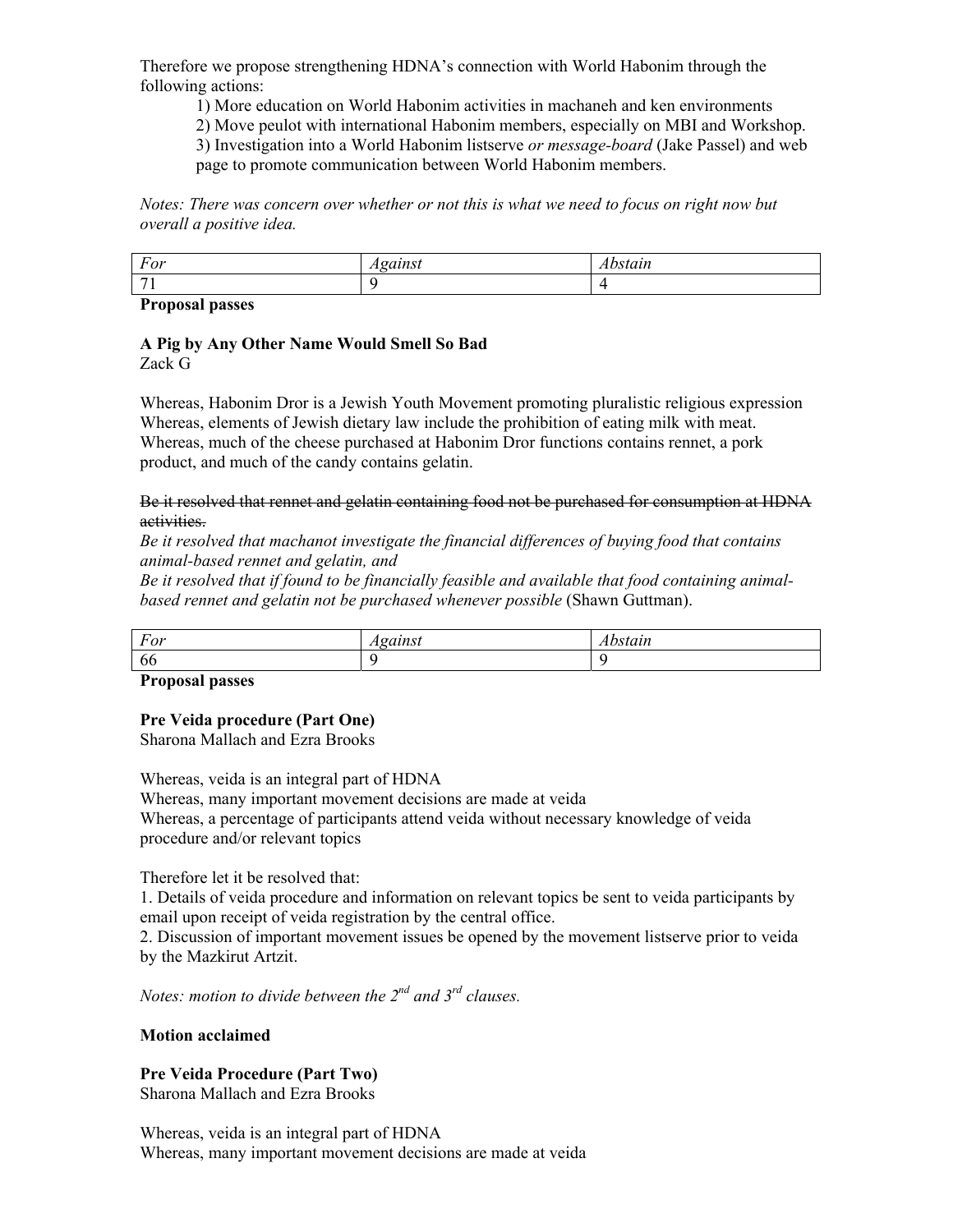Whereas, a percentage of participants attend veida without necessary knowledge of veida procedure and/or relevant topics

Be it resolved that

1) Proposals be submitted to the Mazkirut Artzit no later than thirty-six hours *twenty-four hours*  (Jackie Silbermann) *sixteen hours* (Dov Goldman*)* prior to the opening ceremonies of veida 2) Proposals will be posted in a central location twenty-four hours *twelve hours* (Hollis Architzel) *as soon as possible after being submitted to the mazkirut* (Dan Friedman) but still prior to the opening ceremonies of veida.

| For                             | $C$ $C$ $T$ $T$ $C$ $T$ | 2110<br>, , , , , , |
|---------------------------------|-------------------------|---------------------|
| $\sim$<br>$\tilde{\phantom{a}}$ | ററ<br>$\sim$            | . .                 |

**Proposal passes** 

### **Bizbuz Business**

Billie Moss, Dana Brookman, Mike Pinsky, and Sharon Itkoff

Whereas, paper towels and paper napkins contribute to the depletion of valuable resources (i.e., forests).

Whereas, one of the pillars of HDNA is Social Justice, and tress allow people to breathe. Whereas, chanichim and madrichim over use supplies causing an excess amount of bizbuz and a demand for more forest depletion.

Whereas, chanichim and madrichim have pants and sleeves.

Therefore be it resolved that all Habonim Dror events and programs, including machaneh, *actively* (Danna Goodman) minimize the use of paper towels and paper napkins where health regulations permit.

| $\mathbf{\tau}$ | $C0$ $C1$ $D0$ $C1$ | $-2111$ |
|-----------------|---------------------|---------|
| For             | umsi                | sıaın   |
| -<br>6:         | $\sim$<br>1 V       |         |

### **Proposal passes**

### **Cough, Cough; Fail**

Ruth Stevens and Danny Fisher

Whereas, in a resounding and detrimental failure proposal V-4, 'Yakity Yak, Let's Cut Back', of Veida X has never been implemented and this undermines the integrity of veida resolutions, and Whereas we deem it nearly impossible to entirely prevent smoking on MBI and wish to minimize its negative effects on the program.

Therefore be it resolved that the proposal V-4 of Veida X be amended so as to allow designated times and places for smoking, and that smoking at other times and places, *and smoking while wearing a chultzah* (Matan Shachar) be not only forbidden but carry the threat of severe punishment.

*Notes: It was felt that the proposal from the previous veida prohibiting smoking on MBI is used*  as an example to undermine Veida's integrity, in actuality this proposal was meant to find a *viable solution to a real problem.* 

| $\overline{\phantom{a}}$ | $\alpha$ 110 $\alpha$ | $- -$                      |
|--------------------------|-----------------------|----------------------------|
| For                      | . .                   | <i><u><u>LALII</u></u></i> |
| -<br>- -                 | $\sim$ $\sim$<br>ັ້   | $\overline{\phantom{a}}$   |

**Proposal fails** 

# **Tabled Proposals From Veida X (Yoshevet Rosh: Jessie Weber)**

**Proposal V-One: Butt Out of "How to make yourself unpopular in the movement."**